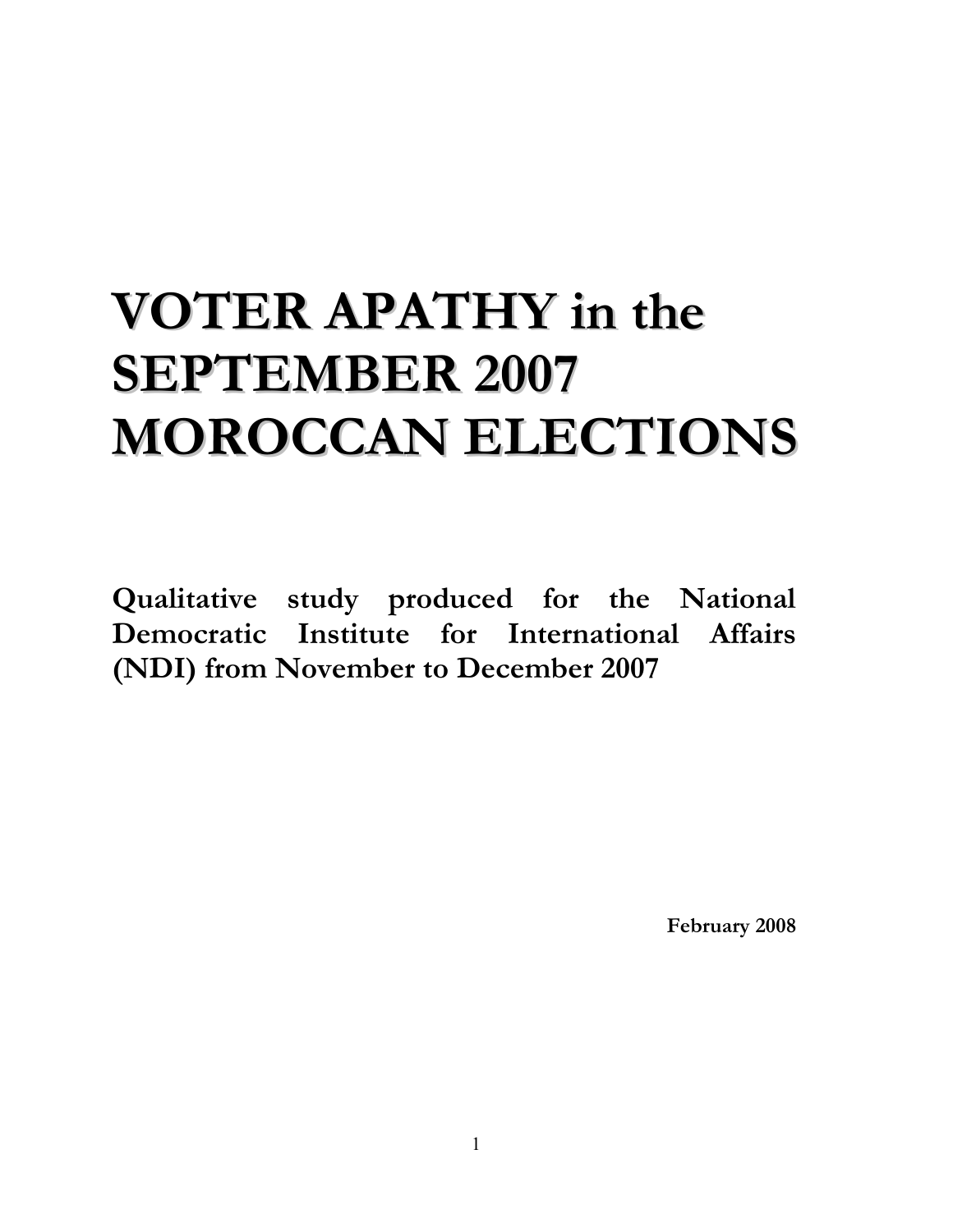**"The elections are like a party that everyone talks about for a while and forgets soon after."** 

**(Man, slums of Casablanca, 30-40 years old)**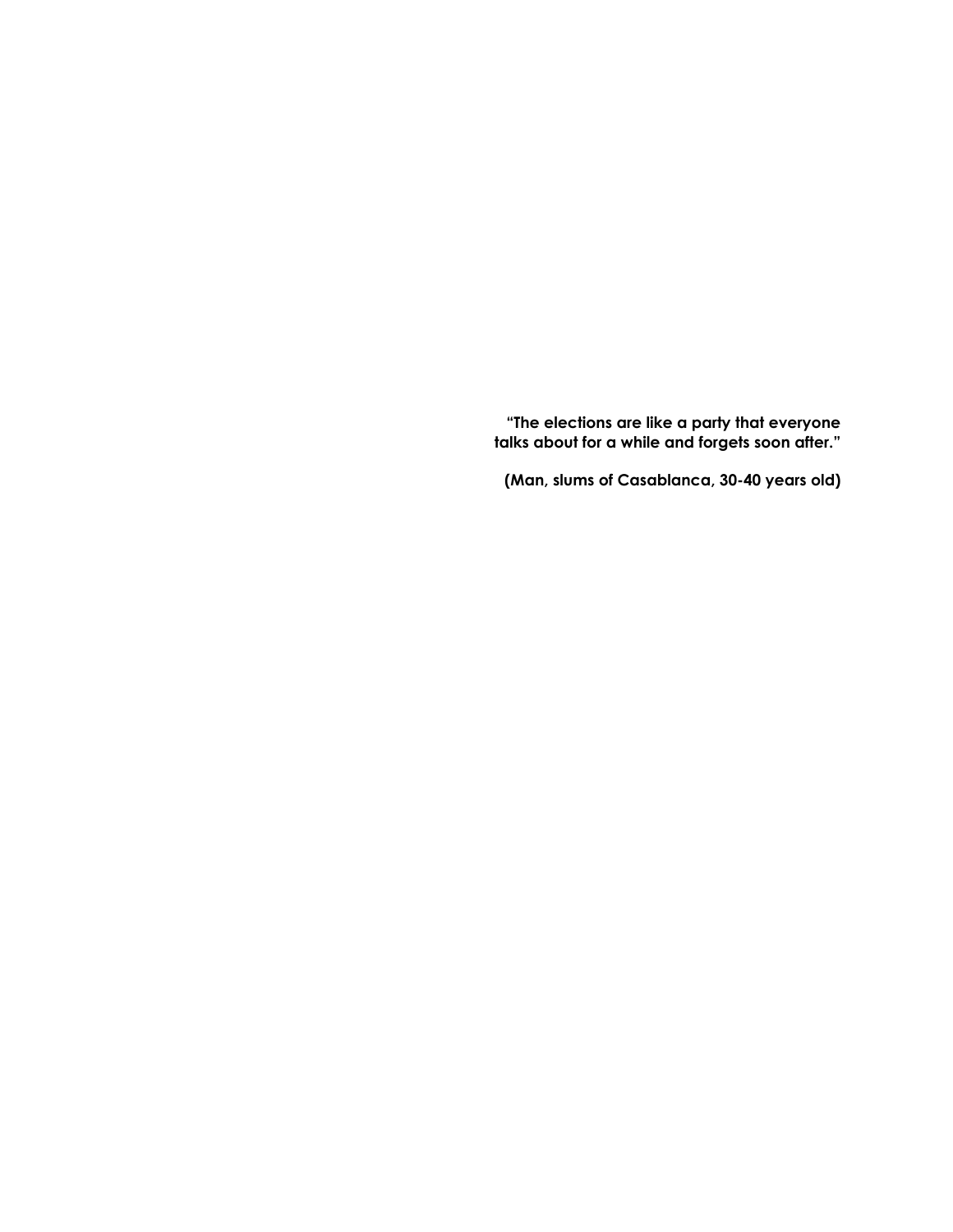## <span id="page-2-0"></span>TABLE OF CONTENTS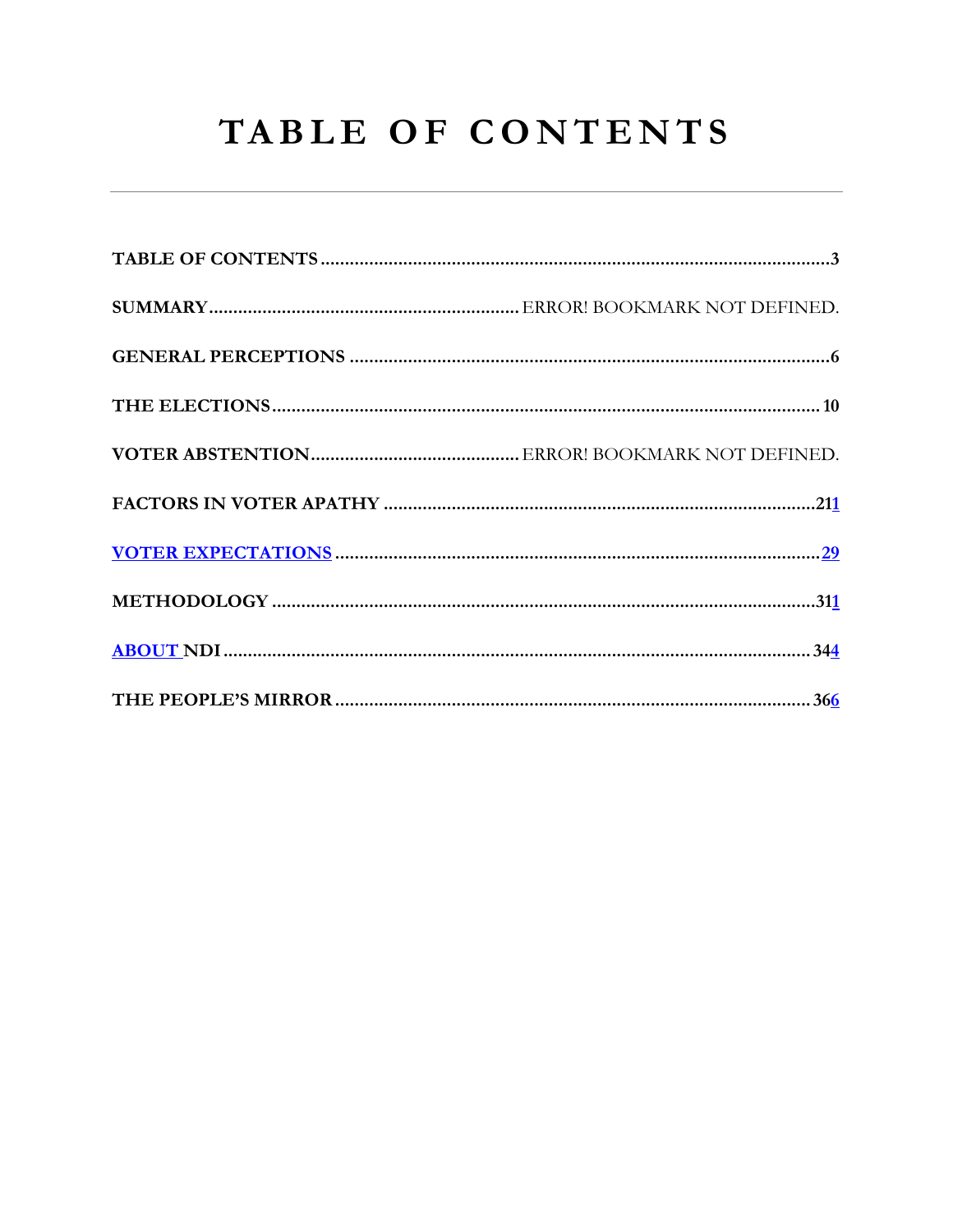### **S U M M A R Y**

This report is based on a qualitative study conducted by the People's Mirror Strategic Research Center in partnership with the Consultative Committee on Human Rights (CCDH) for the National Democratic Institute for International Affairs (NDI) on voter apathy during the legislative elections of September 2007.

Between November 2007 and January 2008, the People's Mirror performed a qualitative study of 20 focus groups comprised of citizens from urban and rural regions near Casablanca, Rabat, Tangier, Agadir, Nador, Khenifa, Benguerir, Smara and Meknes. The principle objective of the research was to determine the causes for the non-participation of registered voters, including those who did not go to the polling stations for the September 7 elections and those who cast null ballots. The principle questions posed during the study were:

- What citizens' general perceptions of the situation of the country during the electoral period?
- ! How did the voters who did not go to the polls perceive the legislative elections of 2007? How did they see the results of the elections?
- Why did many voters not go to the polls? What were the motivations and reasons that pushed these voters to abstain from voting? Why did voters choose to cast null ballots?
- ! What factors determined the electoral behavior of the citizens?
- What can be done to encourage voters to return to the polls in future elections? What are voters' expectations for the future?

The principal results of the study were:

• The country was generally described as economically and politically stagnant despite the current climate of economic development because citizens do not perceive the impact of economic development projects in their regions on their standard of living. The majority of citizens are preoccupied by socio-economic problems that directly affect their everyday lives, such as unemployment and price hikes on basic foods. Young people and urban dwellers are less optimistic than citizens living in rural environments. The young people and urban dwellers condemn the lack of infrastructure and revenue-generating activities in their regions, but nonetheless remain optimistic about the potential for further development of their regions.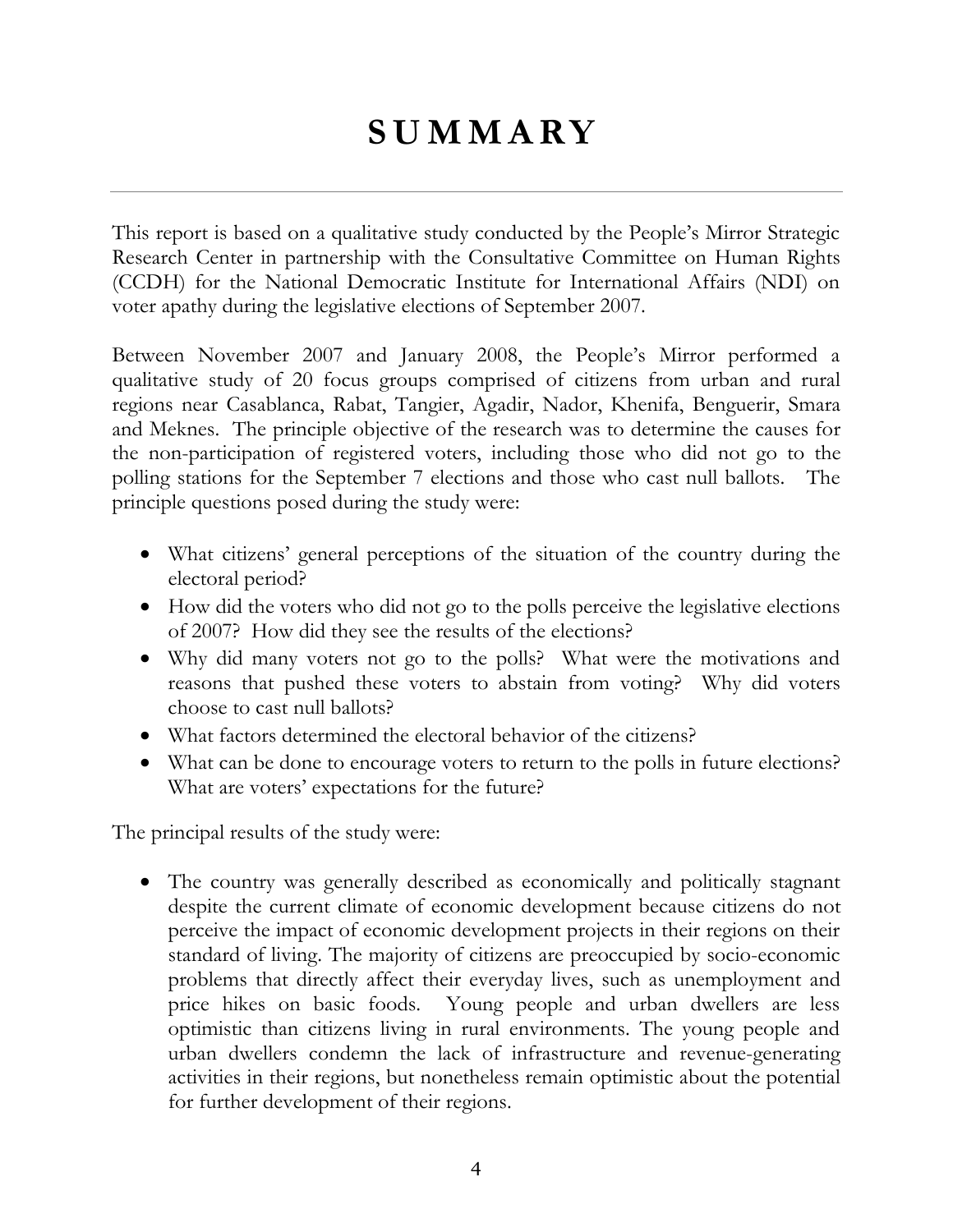- The elections were perceived as having no direct impact on people's lives. The legislative elections of 2007 were defined as a "failure" for the politicians and a "victory" for the citizens, because, according to citizens, the most significant result from the elections was the low rate of participation. Despite this negative assessment, young respondents and those from urban areas felt that one positive element of the elections was the limited government interference in the process, while semi-urban dwellers and rural populations condemned vote-buying and the fear of retribution from local authorities in their regions.
- The choice to abstain from voting was a deliberate act of non-participation based on political motivations.
- ! Protest and blank ballots were an act of social and political protest and serve as a message to the political machinery to express mass dissatisfaction.
- Voter abstention was also caused by voter confusion. The large number of political parties, the similarities between campaign platforms, the lack of information during the campaign and the complexity of the ballot all contributed to the confusion of many voters, who, not knowing who to vote for or how to vote, preferred to cast a blank ballot.
- The factors that led to voter apathy during the legislative elections of 2007 were the negative perception of the political system in general and of political parties in particular, the lack of available information on the political process and the crisis of communication, all of which contributed to reinforcing a general perception of socio-political stagnation. Political parties were not seen as influential actors in the development of the country and the power to propose and implement changes is attributed to the King and those closest to him. The elections did not therefore garner much interest since, according to voters, they did not involve the true political actors.
- The juxtaposition of the limited powers and poor performance of political parties in relation to the monarchy has also contributed to general voter apathy. This image is perpetually reinforced by the media, who portray the monarchy initiating large-scale development projects while static political parties rarely hold activities and do not elicit much interest.
- In order to return to the polls, voters demanded changes to the political environment, including more youth participation in political parties and local development projects that translate into concrete improvements in the most vulnerable citizens' standards of living. The expectations of the voters can be summarized in the following points:
	- o development projects that have a concrete impact on people's lives;
	- o more innovative and revitalized political leadership that incorporates youth;
	- o engagement of political parties in local development projects;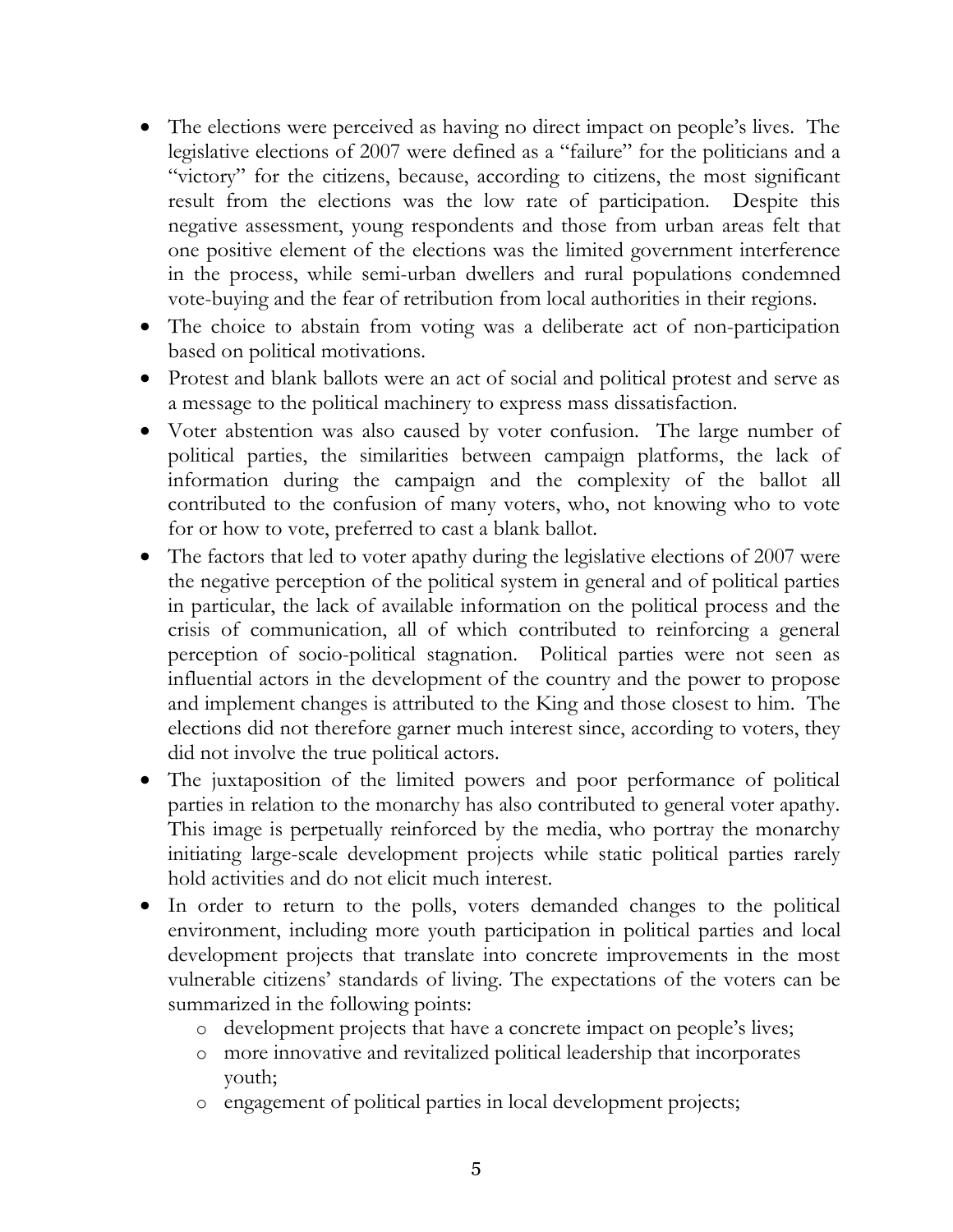- <span id="page-5-0"></span>o simplification of ballots;
- o continuous political awareness campaigns and more information on elections;
- o constitutional reforms that permit political parties to play a more significant role in the policy environment.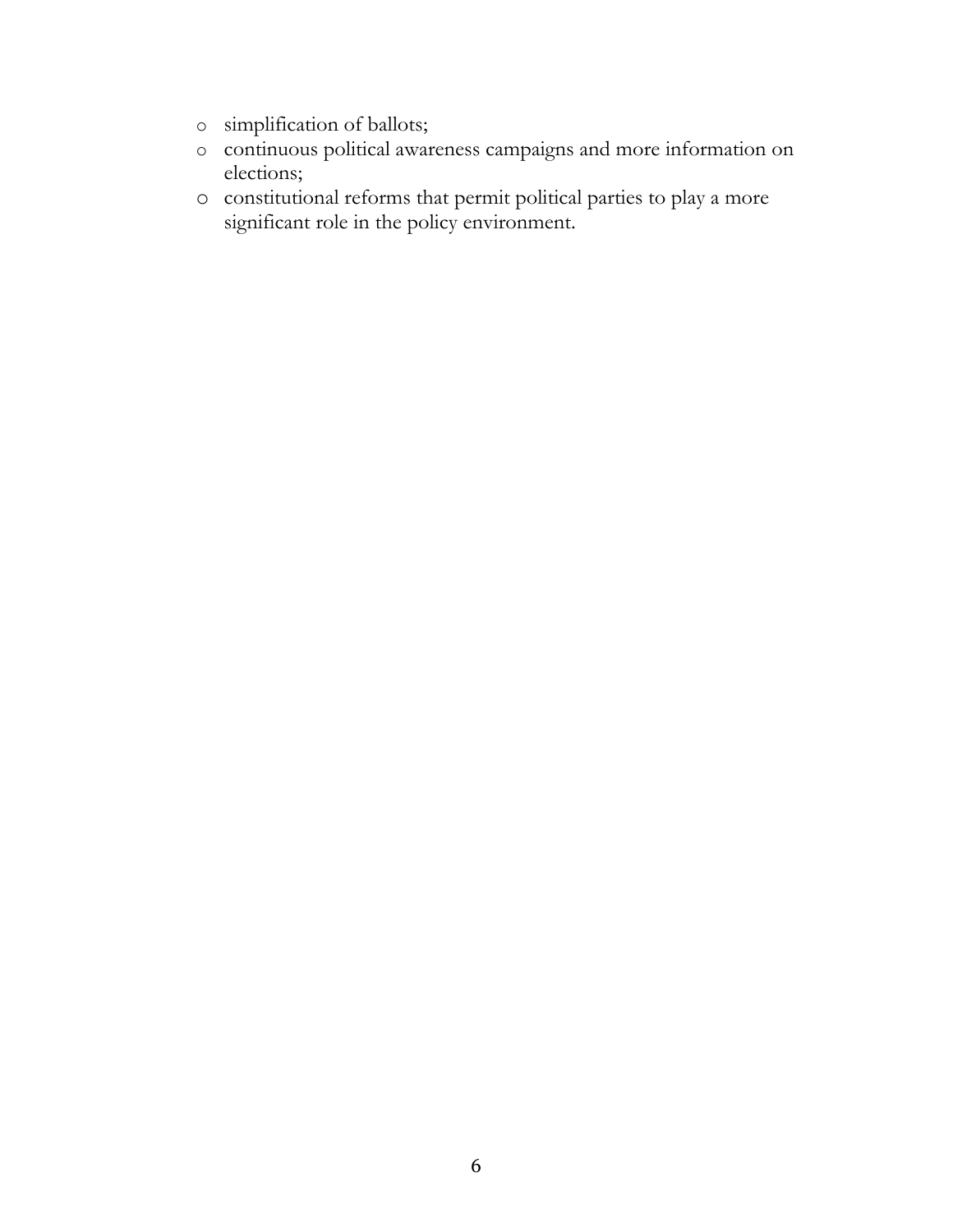The point of departure for analyzing the behavior of the Moroccan electorate during the legislative elections of 2007 is an evaluation of respondents' perceptions of the general situation in the country. This perception facilitates a better understanding the voters' attitudes towards the elections and their principle concerns and priorities.

"I know there were elections in the past three months, but the elections don't do anything for the tribe. They abandoned the tribe and our relatives." (Woman, Khenifra, 40-50 years old, rural area)

In sum, the general situation in the country was described by respondents as economically and politically stagnant, despite the fact that focus group respondents came from different regions and remained more or less receptive to the development climate in the country. The perception of stagnation was present even in urban environments undergoing dramatic development because respondents do not perceive the economic development in their regions as having an impact on their standard of living. The majority of citizens are preoccupied with socio-economic problems that affect their daily lives, such as unemployment and price hikes on basic foods. Youth and urban dwellers are less optimistic than people who live in rural environments, often complaining about the lack of infrastructure and revenue generating activities, but these groups remain nonetheless hopeful about the prospects for development in their region.

#### **Price hikes on basic foods: the most important development of 2007**

Urban and rural groups expressed a particular dissatisfaction with regard to price hikes on basic foods. This rise in prices, which coincided with the electoral period, was the most often and most spontaneously cited example of economic and social stagnation. The importance accorded by the respondents to the rise in prices of basic foods reveals the majority of voters' preoccupation with socioeconomic difficulties during the electoral period. In addition, the rise in prices contributed to a further disengagement and disinterest in politics.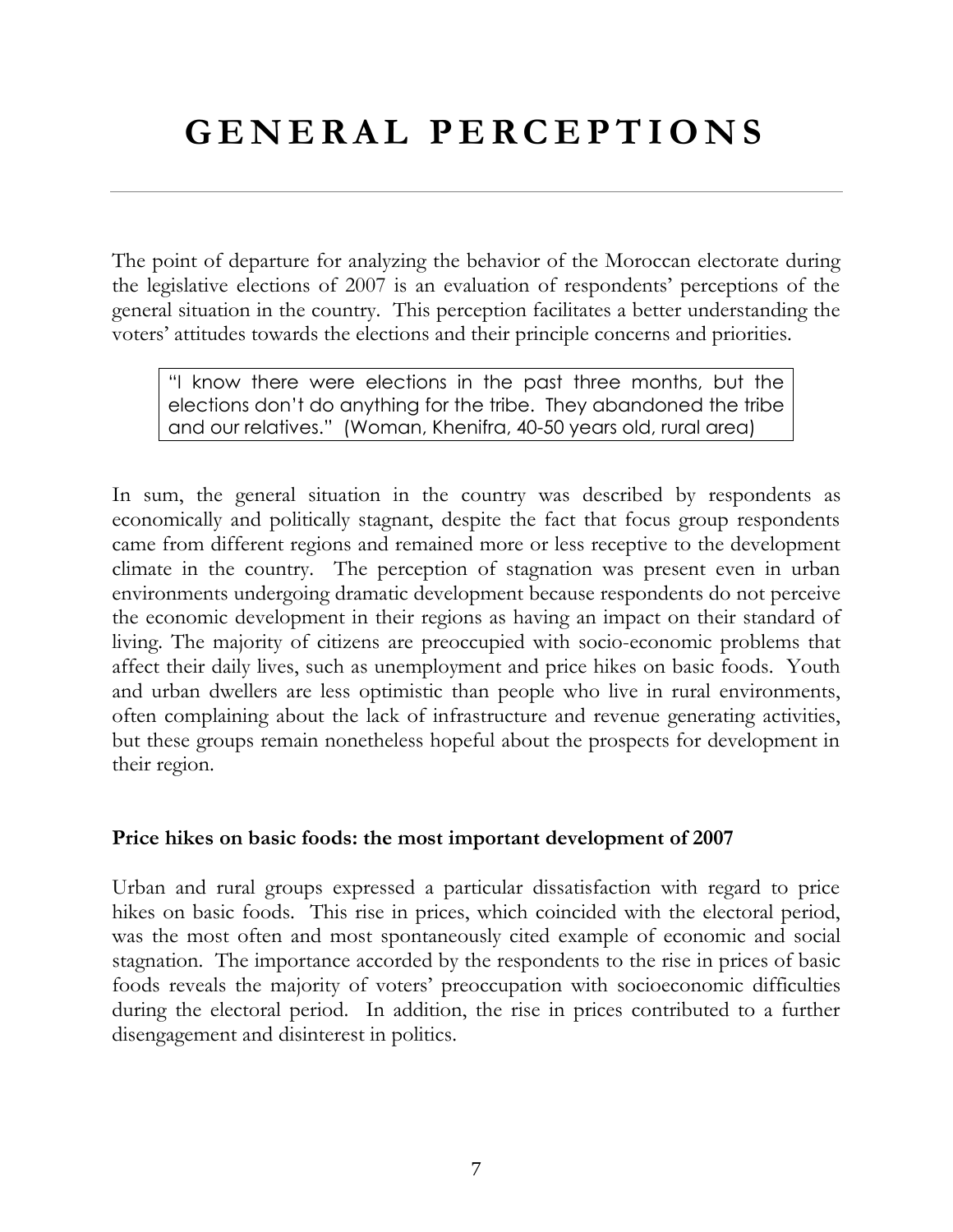"The raised prices during the elections!" (Woman, slums of Casablanca, 30-40 years old)

"You want to know the results of the elections? Well, the result, it's that we woke up the next morning and realized that the price of bread had risen again!" (Man, Agadir, 20-30 years old, rural area)

"The surge in prices is disastrous for Moroccans." (Woman, Meknes, 20-30 years old, urban area)

#### **The country is undergoing development, but citizens do not perceive the economic development in their regions as having an impact on their standard of living**

Urban groups, of all ages and social classes, described a situation of social, political and economic stagnation. As such, urban respondents spontaneously associated the general situation with a recurring expression, that "nothing changes," a comment particularly common among semi-urban groups. Certain respondents in cities such as Casablanca, Meknes, Tangier and Rabat, where large government construction projects are underway, found that urban development in their regions does not have a direct impact on their quality of life. On the other hand, the respondents did not observe a direct link between large government projects and their daily lives because they did not understand the repercussions of these projects on their regions, resulting in the opinion that nothing is changing. The focus groups in Tangier, for example, said they are satisfied not to be hosting the 2012 Expo because the last Expo had contributed to a rise in prices of housing and food. This general perception of stagnation largely contributes to the apathy of urban groups of all ages toward the political processes.

People in rural environments, however, had more negative impressions of the status quo, but felt that government investments in civil society and local development projects can improve the quality of life of citizens. In effect, rural respondents felt left out and roundly criticized political parties and local authorities for the lack of infrastructure and development, particularly in the Nador, Khenifa and Benguerir regions. Nonetheless, the majority of respondents expressed their faith in civil society's work, notably in the rural region of Agadir. Others hope for the launching of development projects similar to those that exist in large urban centers, on the condition that these projects have positive effects on infrastructure, services and the economy of their regions. The respondents from Benguerir mentioned the highway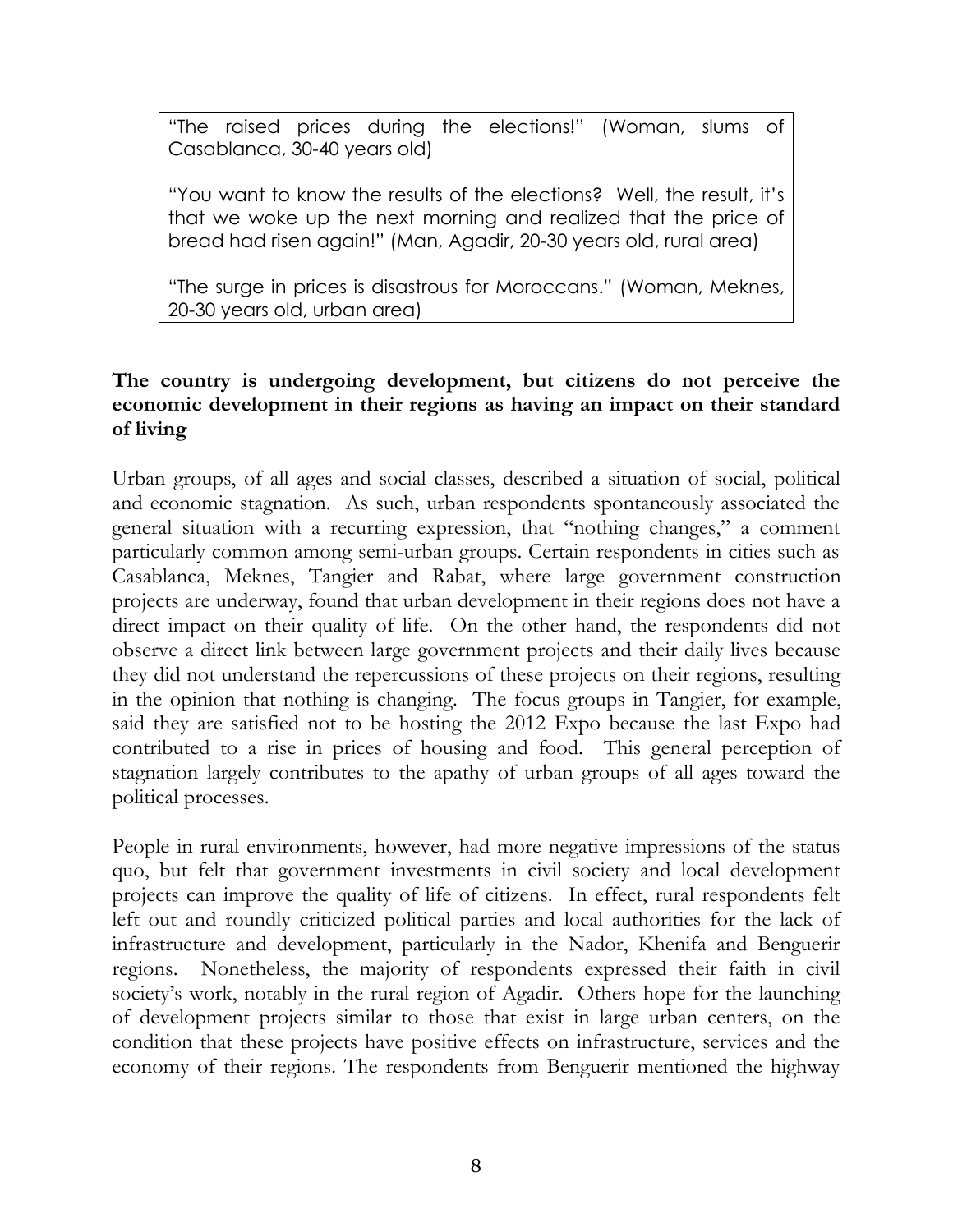between Casablanca and Marakech, which, for many respondents, had catastrophic repercussions and led to the closure of many businesses.

"The highway killed us. It killed Benguerir. It only profited the rich. " (Man, Benguerir, 35-45 years old, rural area)

"Mega-projets were created in Rabat and Casablanca, Fes, Meknes…but why not us? The government forgot us?" (Woman, Nador, 25-35 years old, rural area)

"They should launch a project here. That way we will avoid immigration problems." (Woman, Nador, 25-35 years old, rural area)

In conclusion, the perception of the situation in Morocco on the eve of the 2007 elections was marked by general dissatisfaction and aggravated by price hikes and by the lack of communication surrounding the beneficial impact of large development projects in the country. This perception has exacerbated the disinterest of the respondents in the electoral process, which is also seen as lacking vitality.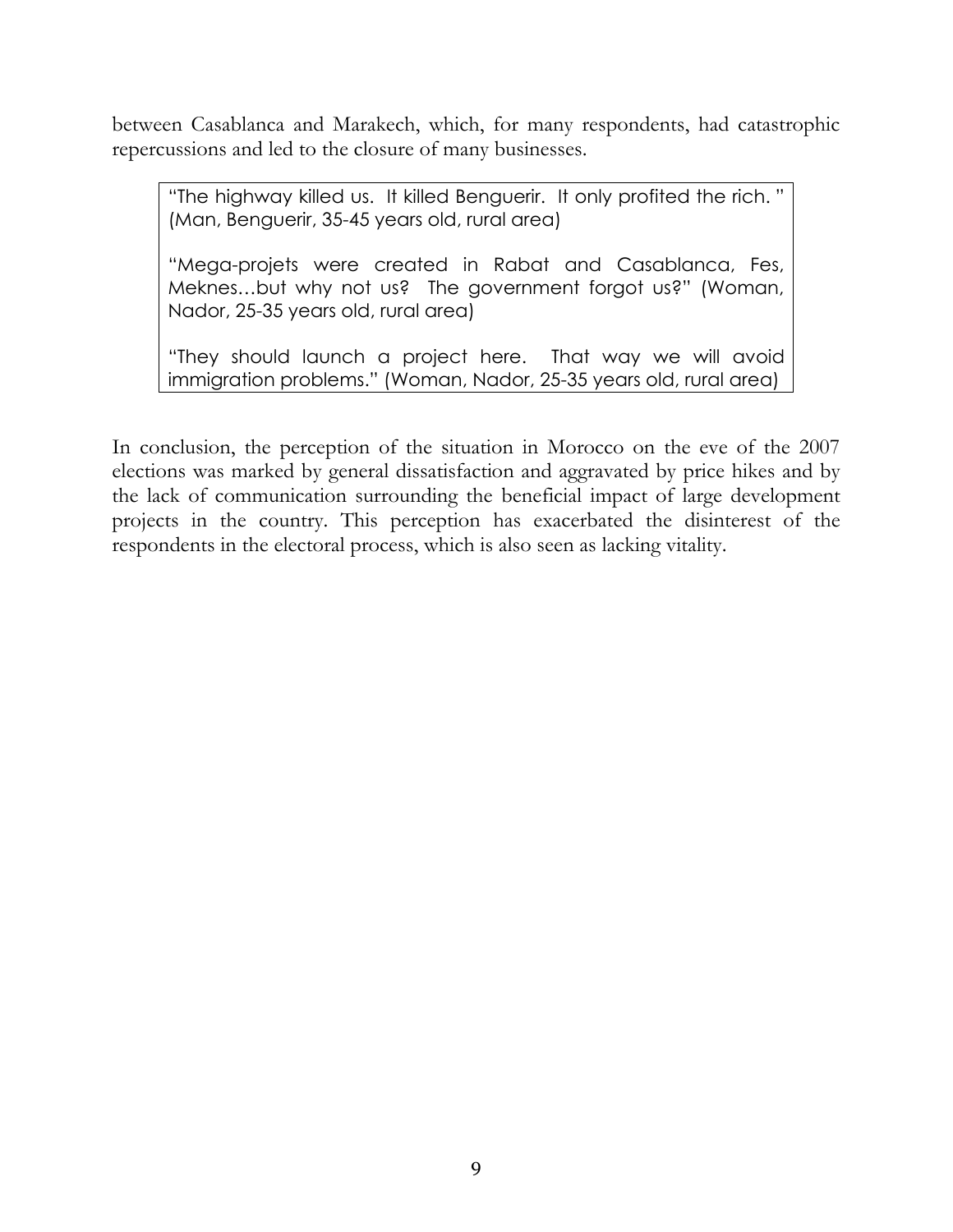<span id="page-9-0"></span>The elections were perceived as having no direct impact on people's lives. The legislative elections of 2007 were defined as a "failure" for the politicians and a "victory" for the citizens, because, according to citizens, the most significant result from the elections was the low rate of participation. Despite this negative assessment, young respondents and those from urban areas felt that one positive element of the elections was the limited government interference in the process, while semi-urban dwellers and rural populations condemned vote-buying and the fear of retribution from local authorities in their regions.

"I asked myself: if I vote, what could I change? Things will remain the same, whether I vote or not." (Student, Rabat, 18-25 years old)

#### **The elections will change nothing. So why vote?**

Results from all of the target research concluded that the widespread perception of the elections was that they would not have a direct impact on the direction of the country. Regardless of respondents' degree of appreciation for the level of development in the country or of their expressed priorities, all respondents regarded the elections as a political process capable of changing nothing. Nonetheless, even if the respondents from the different demographic groups arrived at the same conclusion, the degree of optimism differed in accordance with their level of education. The semi-urban and rural groups link the elections to the candidates and base their negative evaluation on their negative perception of candidates in the elections. In the case of the rural groups of Nador and Khenifa, the parties are not considered important and respondents had extremely limited information about the political parties and the political process in general, and did not have direct contact with candidates.

The semi-urban groups, students and middle class, who were more exposed to political information, justified their negative assessment of the elections by pointing to the fact that the elections did not engage the real decision-makers in the country.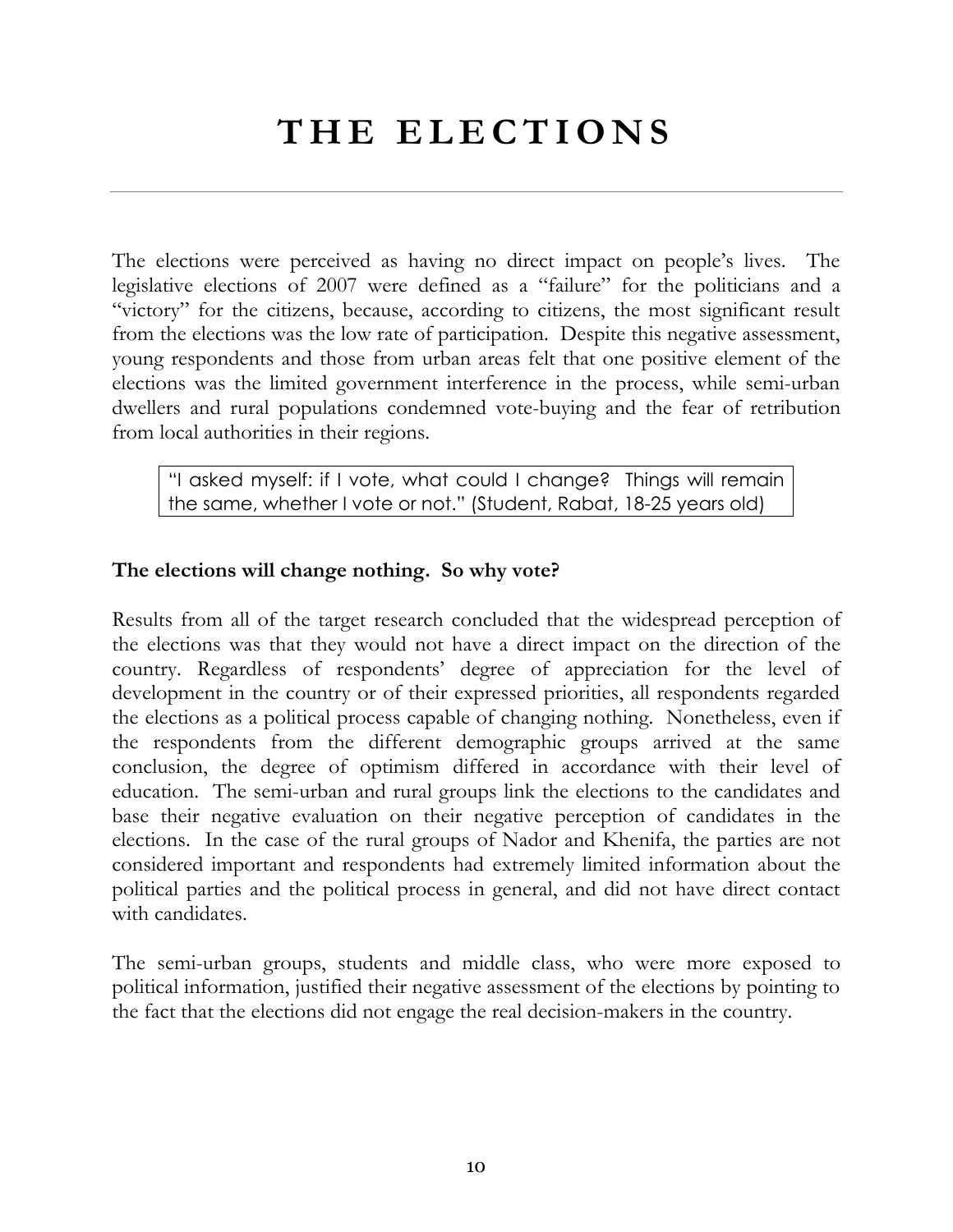"First, money flows during the elections. And in addition, even after the elections, it's the monarchy that decides who is minister of what. So why would you want people to go vote?" (Student, Rabat, 18-25 years old)

"People do not see concrete changes which would incite them to go vote." (Women, Agadir, 20-30 years old, rural area)

"There isn't an automatic relation between voting and improvement in people's daily lives. And, in addition, we do not have confidence in the political parties." (Student, Rabat, 18-25 years old)

"The elections aren't important. It's always the same whether they occur or not. Nothing changes. " (Woman, 30-40 years old, Tangier)

"The reticence of Moroccans at the polls proves that the elections will not change anything and confirms the lack of confidence in the candidates." (Man, Smara, urban)

"The elections are lies. They are a mockery." (Woman, Casablanca.)

"We participated in the elections because we wanted help, but this help didn't come. We don't have hospitals, our children left school…so we don't participate anymore. " (Man, Khenifra, 40-50 years old, rural area)

"We registered on the lists, but we didn't vote, because we are conscious that no one will change the situation." (Woman, Casablanca, slums)

#### **A failure for the politicians, a victory for the citizens**

In general, the respondents in the focus groups spontaneously associated the elections of 2007 with a regression of democratization, principally due to the low rate of participation which signifies a lack of confidence in politicians according to the majority of respondents. Nonetheless, respondents in young urban groups of all social classes regarded the elections as a victory for the citizens, since the state became aware of the citizens' disengagement from politics.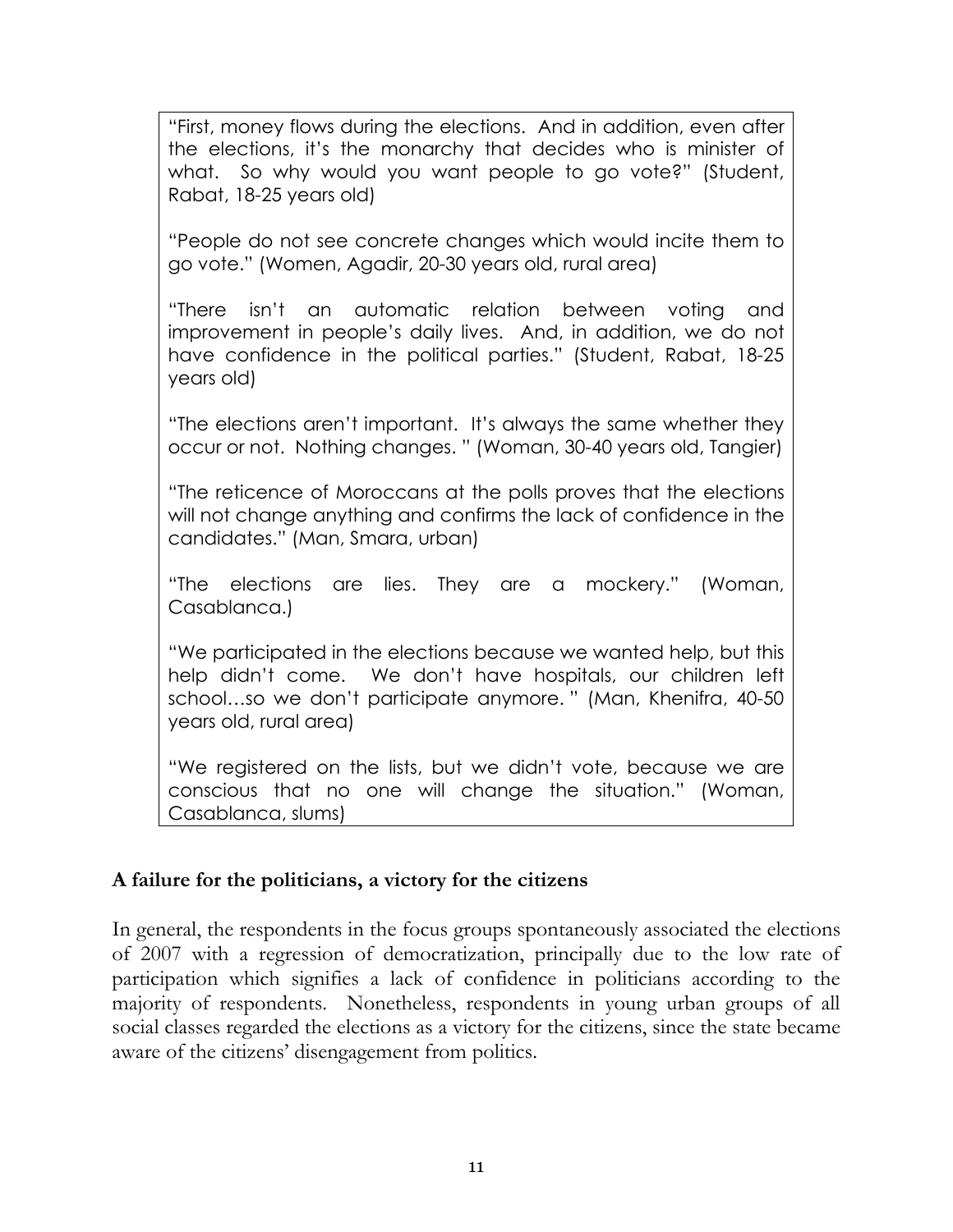The weak rate of participation was considered the most important result of the elections by respondents. It is interesting to note that, while respondents with a moderate level of education, urban dwellers and students discussed the composition of the current government, the choice of the prime minister and the results for the Socialist Union of Popular Forces (USFP), the Justice and Development Party (PJD) and Istiqlal, the majority in the rural and semi-urban groups know very little about the results for individual parties. Among the rural group of women in Smara, many respondents did not know the name of the current prime minister. Despite the limited knowledge of these demographic groups, they were all aware of the low rate of participation and the fact that it did not necessarily represent a step in the wrong direction in terms of democratization.

"It is a sign for the people in power, to tell them that Moroccans expect the government to put the train back on the track." (Man, Meknes, 20-30 years old, urban area)

"These elections are a step forward for us, because the low rate of participation was a lesson for the government, to push them to change and to learn the importance of elections to the people." (Man, Smara, urban area)

"It was progress. The rate of participation was a lesson for the government, which needs to educate people on the importance of elections." (Student, Rabat)

"It was a success for the citizens, because the low rate of participation was a defeat for the politicians. Because they make empty promises. But people are now conscious of the elections and when they didn't find anyone to vote for, they didn't vote. The parents didn't vote and neither did the children. (Man, Meknes, 20- 30 years old, urban area)

"I think that the fact that people didn't vote was the most important result of the elections." (Man, Casablanca, 30-40 years old, slums)

#### **Urban dwellers and the middle class: the neutrality of the state is a positive point for the elections**

Despite the negative general perception of the elections, the middle class urban respondents and young people reacted positively to the management of the elections by the government. This perception is not shared by semi-urban and rural groups,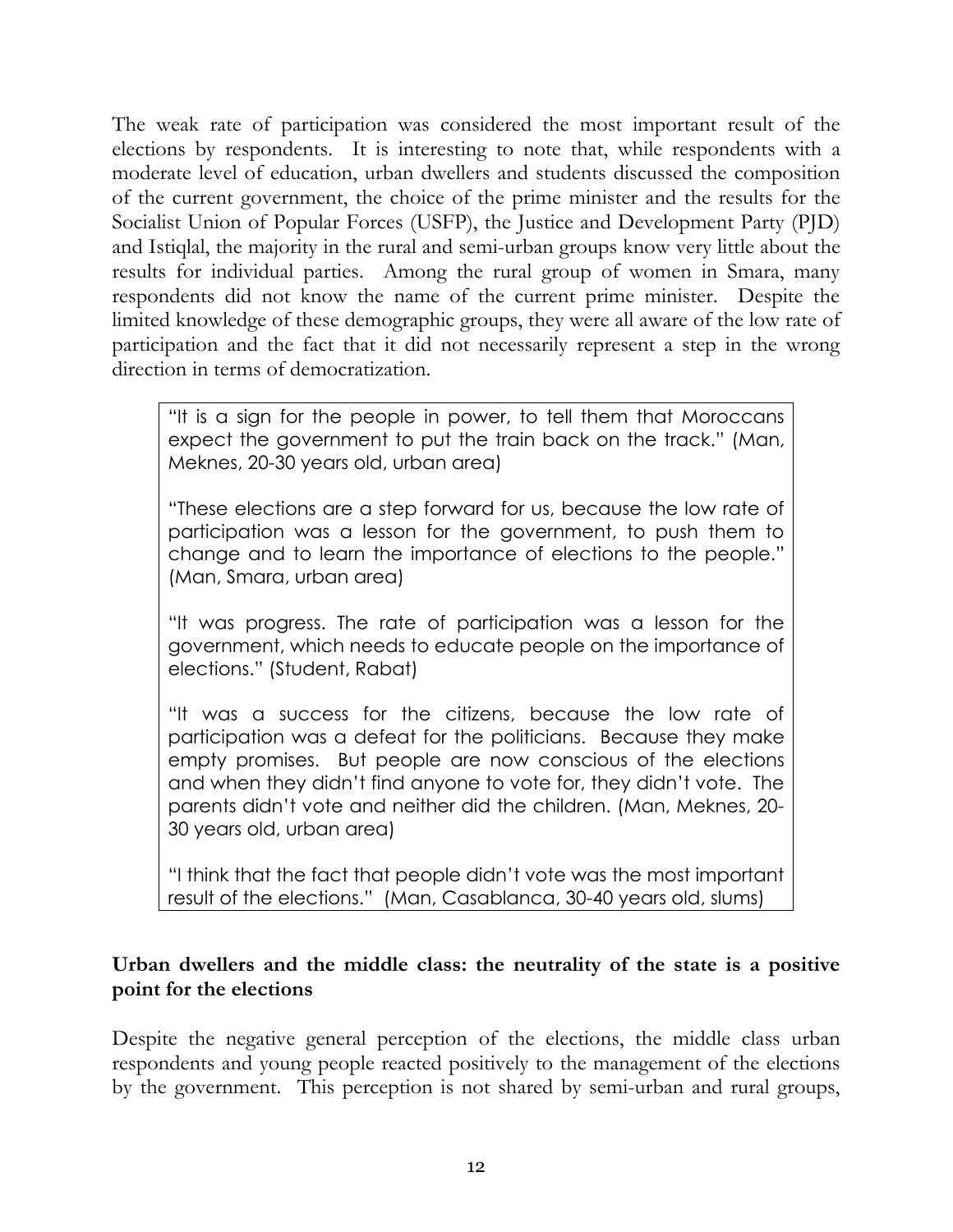who complain of interference from local authorities. According to the middle class, the legislative elections of 2007 were generally better managed by the administration than past elections. The publicly-disclosed rate of participation was proof the neutrality of the administration. Urban youth respondents also appreciated the gradual announcements of the results, which were followed by voters and non-voters alike.

"The low rate of participation was a success, because it proves that there was little government intervention in the electoral process and also that the government told the truth about the numbers." (Student, Rabat, 18-25 years old)

"The administration was neutral during the elections. It is a fact that no one can deny." (Woman, Casablanca, 40-50 years old, middle class)

"They correctly announced the results. It was clear. They did it little by little and we could all follow." (Woman, Agadir, 20-30 years old, rural area)

"Before, they waited days to announce the results in order to do what they want, but now, it is much better." (Man, Agadir, 20-30 years old, rural)

Rural and semi-urban respondents thought, however, that the administration pressured the citizens to vote. An important number of rural and semi-urban respondents in Meknes, Tangier and Benguerir admitted to having voted because of a fear of repercussions from local authorities, who were perceived to be counting the voters and punishing non-voters by refusing to deliver official papers and documents. Women seemed particularly prone to a fear of repercussion from the authorities and reported that they voted in order to avoid "problems," all while admitting that they cast a null vote.

"There was also a sort of pressure from the *Moqaddem*, which pushed you to go vote." (Man, Casablanca, 30-40 years old, slums)

"People are afraid of the authorities, notably the *Moqaddem* and the *Sheikhs*." (Man, Tangier, urban area)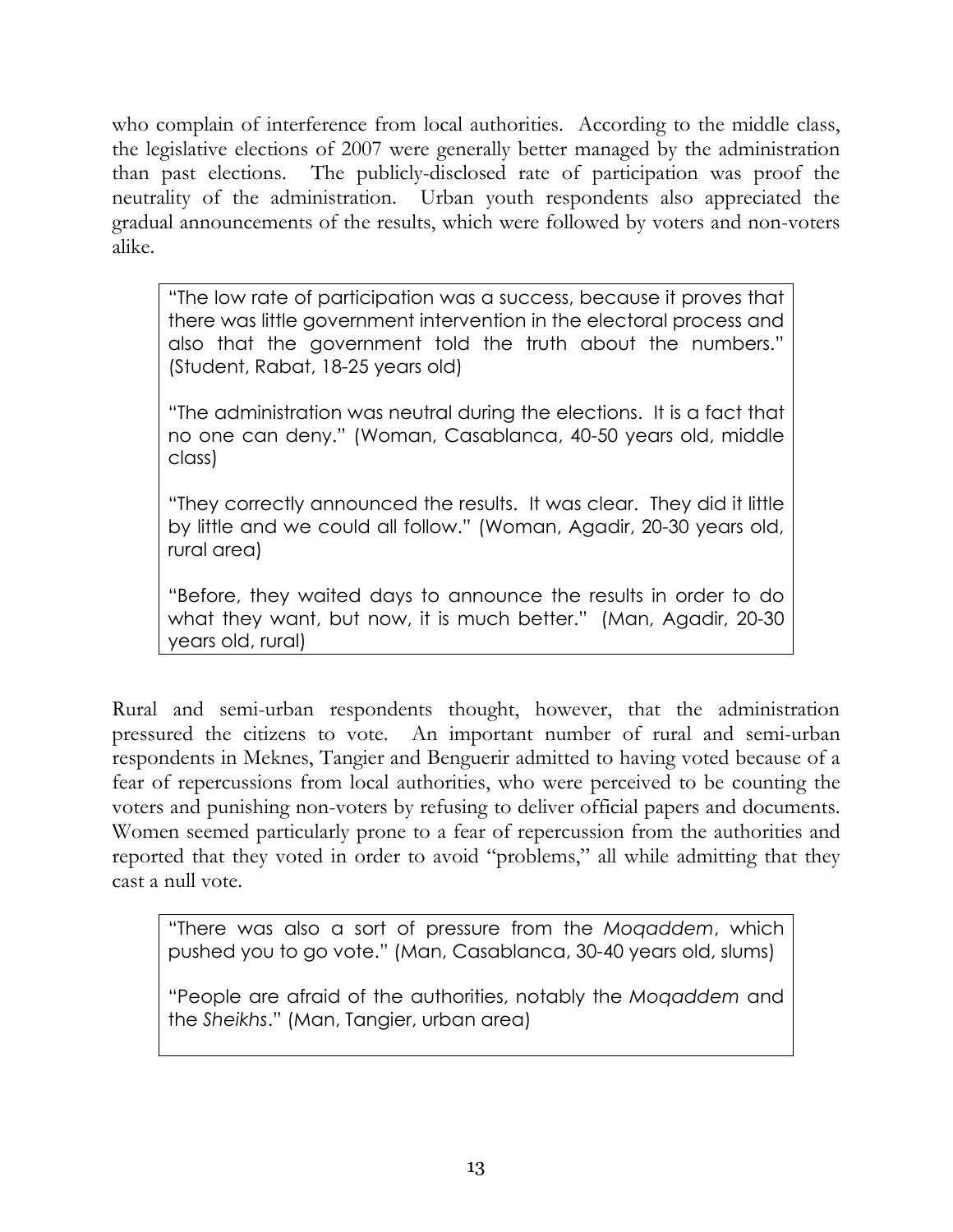"The authorities pushed the old and the uneducated to go vote, because these people need their official papers." (Man, Meknes, 20-30 years old, urban area)

#### **Rural and semi-urban groups: corruption and vote-buying still exist**

Focus group participants in rural and semi-urban areas often mentioned recurrent cases of corruption and prevalent vote-buying during the elections. In particular, the respondents from Khenifra, Nador, Tangier and Smara, told of massive cases of votebuying, mostly among the most vulnerable sectors of the population. Respondents admitted without shame that they accepted bribes from two or three candidates then ultimately cast a null ballot. The value of bribes varied between 200 and 500 dirhams (25 – 70 U.S. dollars) and had a considerable impact on voter disenchantment with the election, seeing the vote-buying as proof that the candidates did not merit their confidence.

"The candidates give us money to have our votes." (Man, Khenifra, 40-50 years old, rural area)

"They gave us money this time also, but we didn't vote because we have had enough. We took the money anyway." (Woman, Nador, 25-35 years old, rural area)

"People were bought like sheep. Each has his price: the poor man is sold like a sheep and sometimes the sheep cost more: the sheep costs 1,500 dirhams and the poor man costs only 500 dirhams." (Man, Tangier, urban area)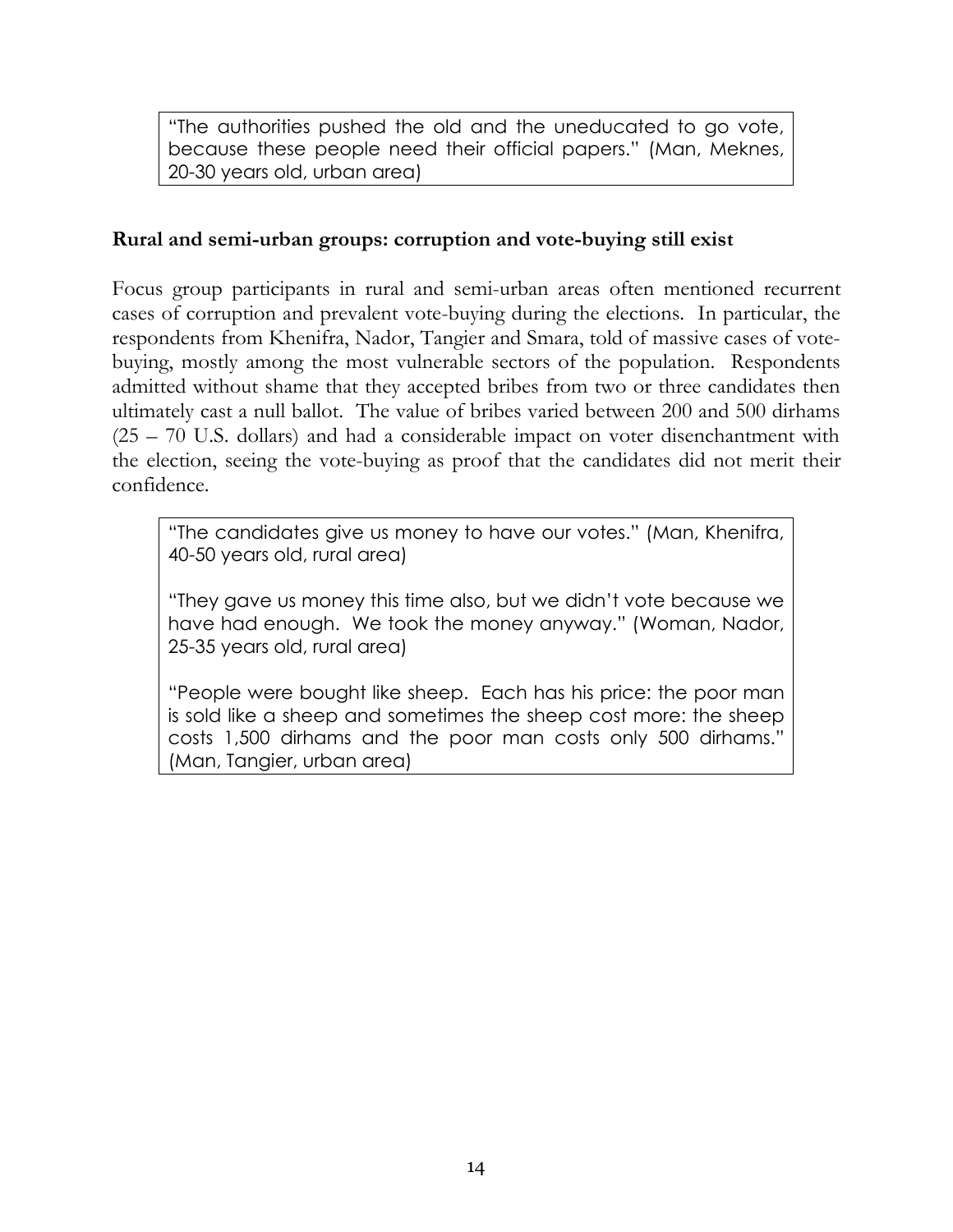## **V O T E R A B S T E N T I O N**

The principal objective of the focus group research during the legislatives elections was to understand the causes behind the non-participation of registered voters, including those who did not go to the polls on September 7, 2007 and those who cast null ballots. Discussions with focus group participants revealed three different categories of voters:

- Those who deliberately refused to go to the polls;
- Those who went to the polls with the intention of voting, but who could not vote because of structural or administrative problems;
- Those who deliberately chose to cast a null ballot.

The findings demonstrate that the decision not to participate varied depending on social and professional status, geographic zone and age. With the exception of women in the rural region of Benguerir, respondents were relatively open to discuss the motivations that led to voluntary or involuntary non-participation. This discussion about voter abstention provides insights into the two reasons for voter abstention:

- ! Political protest by way of non-participation: prevalent among urban groups, both rural and urban youth, students and semi-urban groups. This cause was cited by the majority of respondents.
- A consequence of confusion generated by the lack of information on the political system and by the complexity of the process: prevalent among rural groups and young people voting for the first time.

"Yes, voting is a national duty. And yes, we love our country, but we cannot vote for someone who will do nothing." (Woman, Nador, 25-35 years old, rural area)

#### **Political protest by way of non-participation: the choice to abstain from voting**

Respondents who said that they deliberately decided not to vote attributed their decision to a "political awakening." These respondents were typically middle class,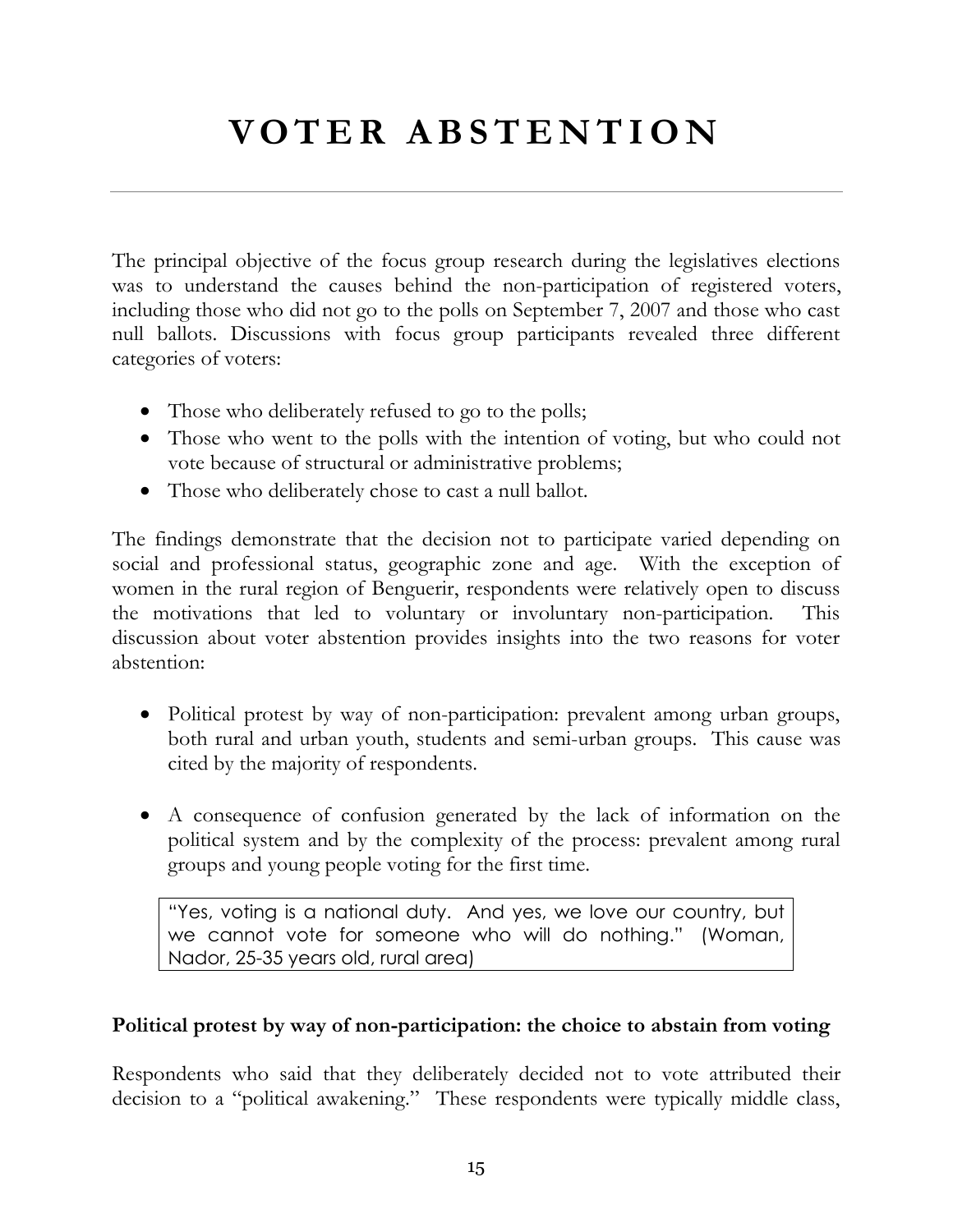students or youth from urban or rural areas, with a moderate level of university education. Voter abstention, according to the respondents, represents one manifestation of political participation. This category of respondents describes abstaining from voting as proof of political maturity and "good sense," in contrast with "rural peasants," the "old," and the "ignorant" who continue to vote for money or based on politicians' empty promises. Therefore, the majority of rural and urban youth respondents considered voter abstention as a source of pride.

"Only the ignorant still vote. Young people are now politically aware and can't be had so easily. It was for this reason that they did not go vote." (Man, Nador, rural area)

"The low rate of participation was a shock. There were entire families who didn't go to vote and this demonstrates that people are aware of the state of affairs in the country." (Student, Rabat, 18- 25 years old)

"Only people in rural areas voted." (Student, Rabat, 18-25 years old)

"I believe that it is part of our patriotism. You have to vote and you have to do your national duty, but you don't have to give your vote to anyone unless they deserve it." (Man, Casablanca, 30-40 years old, slums)

"The majority of those who participated in the elections were not aware of the importance of voting." (Man, Agadir, 20-30 years old, rural)

"I believe that the rate of participation confirms that people are aware of the problems." (Woman, Casablanca, 40-50 years old, middle class)

"People tell you: what ? You're going to vote? Are you dumb?" (Woman, Casablanca, 40-50 years old, middle class)

"Only people in rural areas voted because they are ignorant, but the real citizens are aware of the problems." (Man, Meknes, 20-30 years old, urban area)

Always citing the same logic of "political awareness," certain urban and youth respondents used a moral argument to justify their refusal to vote. According to them, the act of voting for a corrupt candidate or those susceptible to bribery makes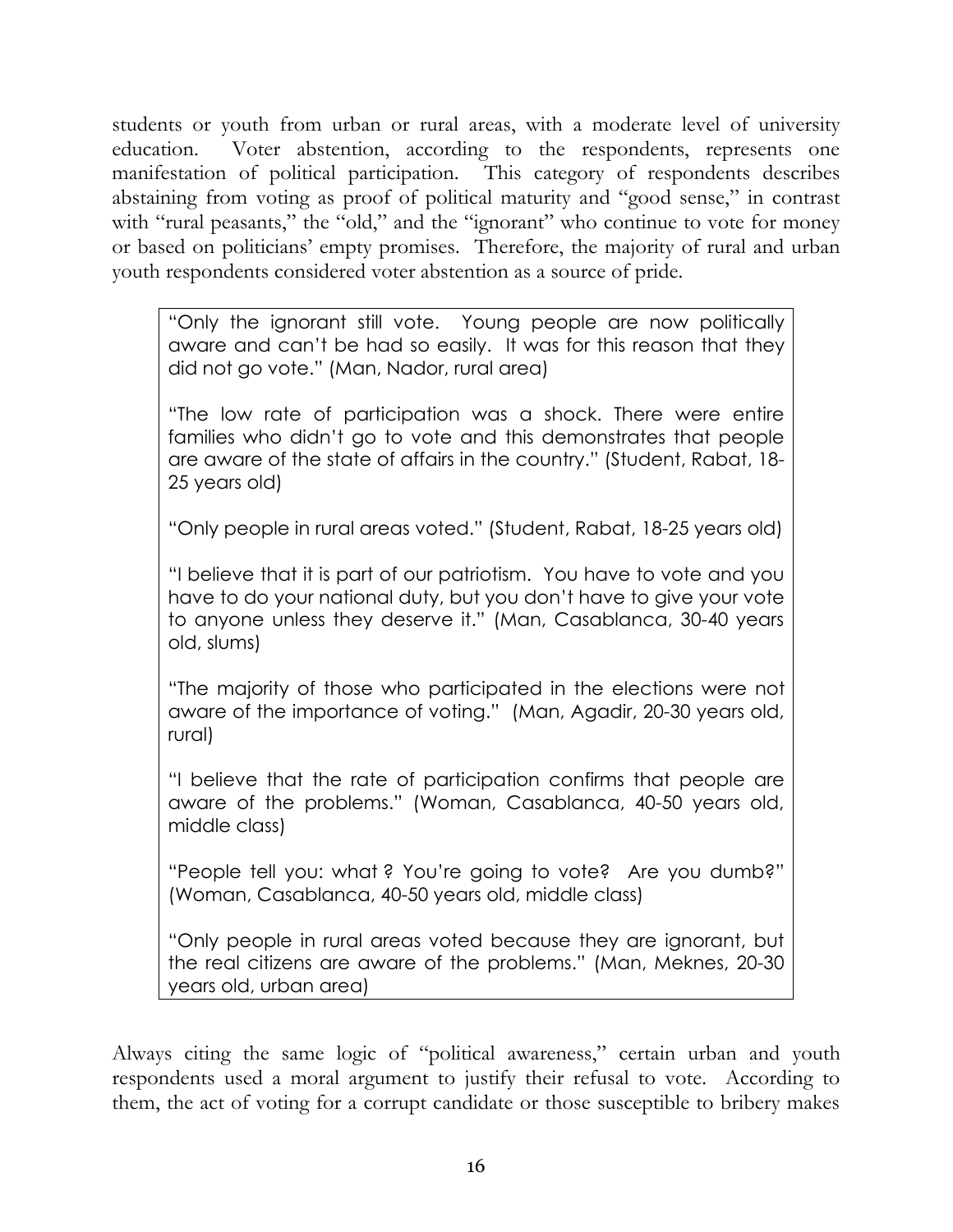the voter complicit in immoral acts. Therefore, abstention represents a refusal to share in the responsibility for bad management of public funds.

"I think that voting is a testimony: if I vote for someone, I entrust them with responsibility. How could I entrust someone who I do not know with such responsibility?" (Man, Smara, urban area)

"I didn't vote because I was afraid I would be acting incorrectly by voting for a person who did not deserve it. " (Woman, Agadir, 20-30 years old, rural area)

"I cannot vote for someone who will act badly afterwards. It would be as if I bore false witness, as if I had lied. It is for this reason that I cast a null vote." (Man, Tangier, urban area)

"I saw in the ballot the suffering of many people. It is for this reason that I cast a null ballot." (Woman, Smara, urban area)

Middle class respondents and rural and urban youth saw the act of casting a null ballot as evidence of a political conscience. The right to political participation is particularly important for these groups, who see the act of casting null ballots as an expression of a lack of confidence in the candidates and political actors, while still maintaining a relationship with the political process.

"I believe that if you cast a null vote you transmit the following message: we are disappointed, stop lying to us!" (Woman, Casablanca, 40-50 years old, middle class)

"If you participate with a null vote, you confirm that you are a Moroccan citizen, but you say that you do not have confidence in the system." (Man, Casablanca, slums)

"The majority of people did not vote; they cast null votes, because it's always the same political figures."(Man, Meknes, 20-30 years old, urban area)

#### **The act of protest: abstention**

Youth and semi-urban respondents interpreted the high rate of voter abstention as a deliberate act, aiming to convey their dissatisfaction to the state. According to those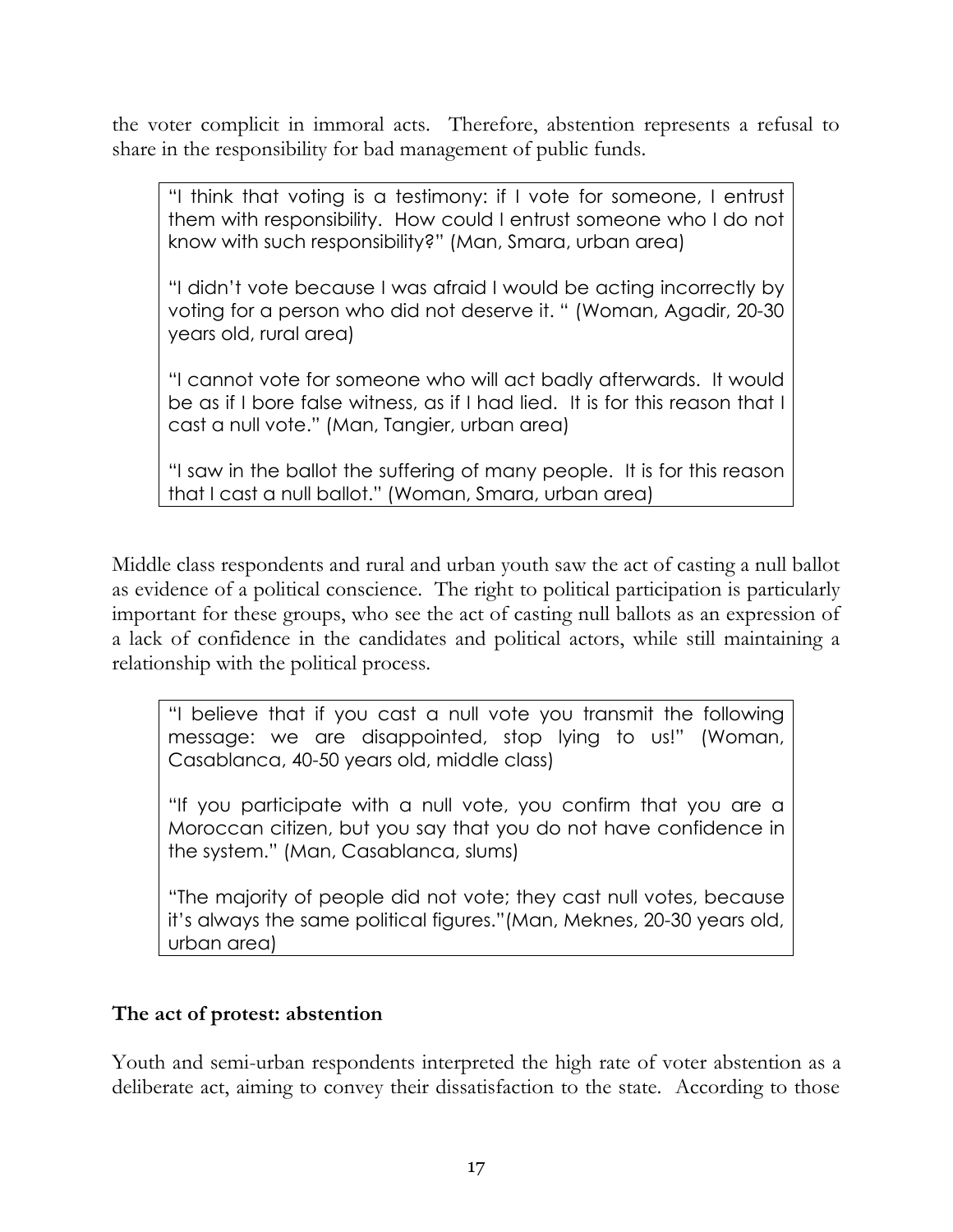who abstained, this served as an act of silent contestation, designed to express citizens' dissatisfaction. According to many respondents, abstention is evidence of courage, in particular for semi-urban and rural groups, who often reported being forced to vote by local authorities and therefore see abstention as an act of defiance. This form of protest was tied to a desire to chastise political actors, the state and local representatives. Several respondents affirmed that they boycotted the elections out of scorn for local authorities.

"The rate of participation was an insult to the government. It proved that people were not satisfied with the situation." (Student, Rabat, 18-25 years old)

"I believe that the rate of participation demonstrates that people are unhappy." (Man, Casablanca, 30-40 years old, slums)

"It was to tell them: wake up !" (Man, Meknes, 20-30 years old, urban area)

"I did not vote because I have had enough of their lies." (Woman, Agadir, 20-30 years old, rural area)

"People have lost hope. It is for that reason that they did not vote. We have voted many times for the same people, but nothing has ever changed." (Woman, Nador, 25-35 years old, rural area)

"No one in my family voted. Politicians do not deserve it. We have lived in Tangier for 10 years and they still haven't given us a certificate of residency!" (Woman, Tangier, urban area)

On the other hand, many older, less wealthy and rural respondents said that they participated in elections for fear of repercussions from local authorities but cast null ballots in defiance. For this category of respondents, the null vote served as "vengeance," a term often employed by rural and semi-urban respondents to express a means of punishing candidates who did not keep their campaign promises. Rural and semi-urban voters were more favorable to the idea of casting a null ballot, for that permitted them to express their negative opinions of the system while evading the anger of local authorities.

"Maybe in casting a null ballot, the citizen wanted to transmit a message that he could not express in a public fashion... " (Man, Casablanca, 30-40 years old, slums)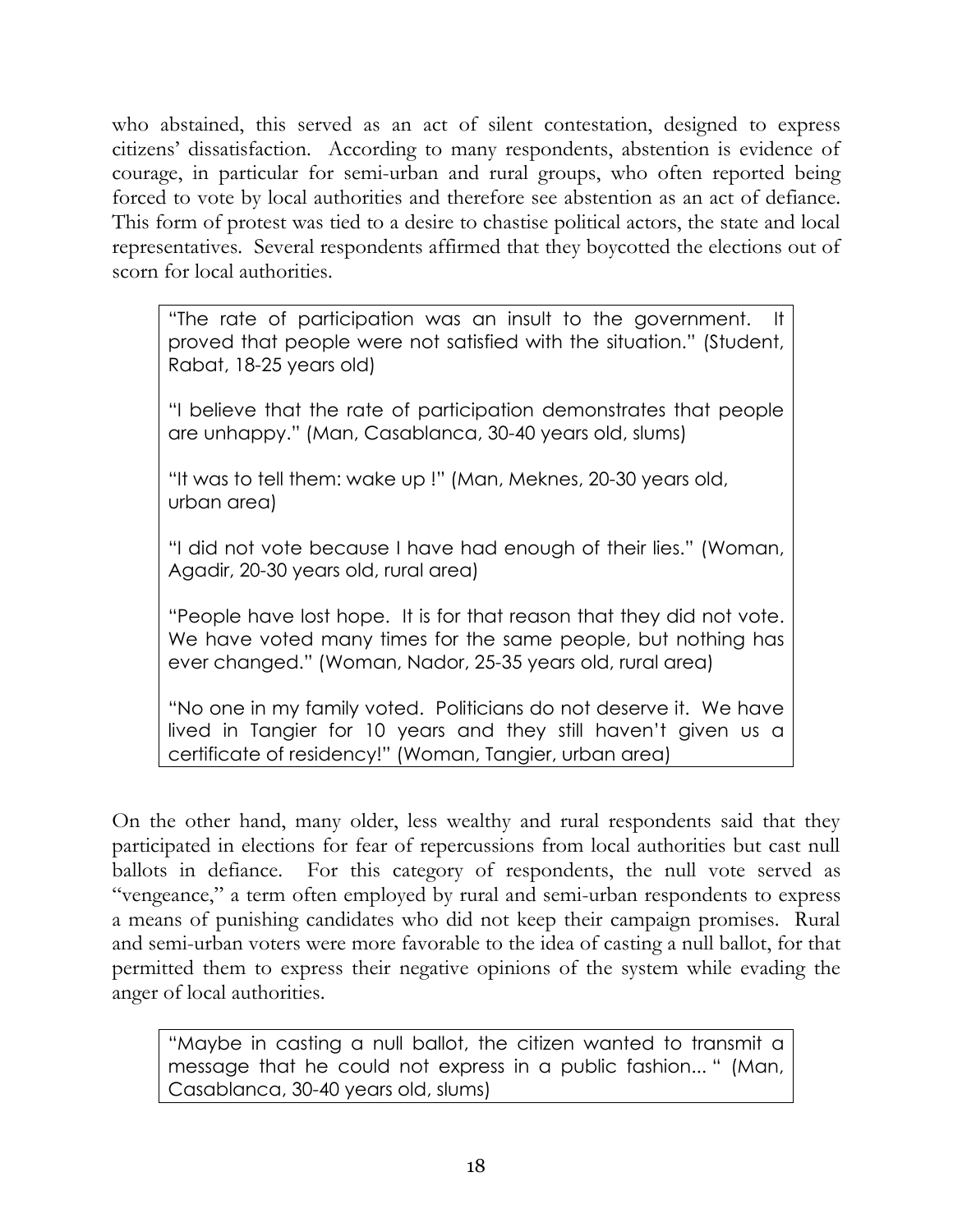"I didn't vote for anyone during these elections, because I voted for someone in the previous elections and I asked him for work, but he left me without anything. This year, he came again to gain my vote, but I cast a null vote so that no one can win!" (Woman, Smara, urban area)

"I avenged myself! I cast a blank ballot." (Man, Khenifra, 40-50 years old, rural area)

"I avenged myself by casting a null vote." (Man, Tangier, urban area)

"I was afraid of local authorities and so though I went to vote, I cast a null vote." (Man, Khenifra, 40-50 years old, rural area)

"My husband and I cast null votes because we do not have water or electricity. We drink contaminated water. And the problem is that the polls are located far from us. We wouldn't have got to vote even if they had opened polls near our house." (Woman, Nador, 25-35 years old, rural area)

#### **Null ballots due to confusion of rural voters and youth: too many parties, inadequate education**

For a number of rural and youth respondents voting for the first time, the number of political parties, the similarities between their platforms, the lack of information provided about the election and the complexity of the ballot contributed to the confusion of voters at the polls, who preferred to cast a null ballot because they did not know more who to vote for or how to vote. This particular category of respondents did not define their electoral behavior as a deliberate decision or a rejection of the system, but more as a result of perplexity. Many respondents, notably from rural zones outside of Khenifra and Benguerir, told of their inability to perform the functions necessary to vote, such as deciphering symbols or holding the pen to paper.

"There were many symbols and I did not know which to choose." (Man, Khenifra, 40-50 years old, rural area)

"I didn't know what to do and so I cast a null vote." (Man, Khenifra, 40-50 years old, rural area)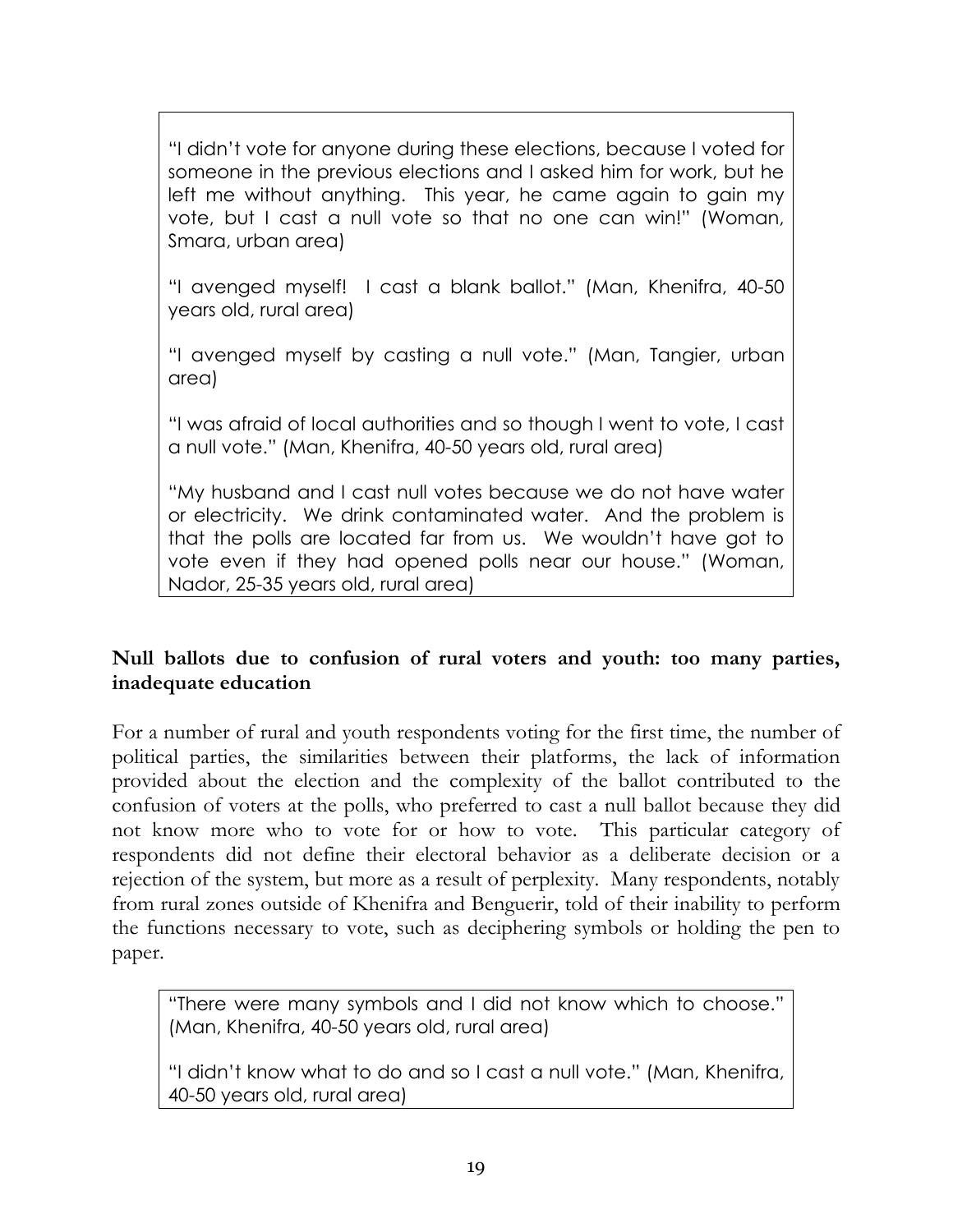"People in our tribe went to vote but they were confused once in the polls and thus, left the ballot blank." (Man, Khenifra, 40-50 years old, rural area)

"I do not vote because I don't know how. I don't know how to use the paper. If I knew, I would vote." (Man, Benguerir, rural area)

For young people who voted for the first time, the high number of political parties and the similarities between their platforms invoked a negative reaction in several respondents. Most respondents belonging to this category said they went to vote as much out of curiosity as a way to express their right to vote. They were unable to choose a political party and preferred to cast a blank ballot.

"It was the first time. But when I went to the polls, I didn't find anyone who deserved my vote." (Woman, Meknes, urban area)

"I was happy to go to the polls. It was my first time. It was like a party. But I didn't vote for anyone. I wanted to express my opinion." (Student, Rabat, 18-25 years old)

"I cast a null vote because there were too many parties and I didn't understand the difference between them." (Woman, Agadir, rural area)

"I went to the polls, but I didn't find anyone interesting and so I cast a null vote. Yes, it's a national duty, but there isn't anyone to vote for!" (Man, Meknes, 20-30 years old, urban area)

To conclude, it is clear that the predominant reason behind the political apathy of young voters cannot necessarily be attributed to a general aversion to politics. Despite their limited knowledge of politics, many youth went to the polls only to cast a null vote. Voter abstention among youth is more a sign of interest than of rejection of the system. The pride that young respondents felt by "succeeding in sending a message," "achieving victory," and "waking up politicians" is a significant finding.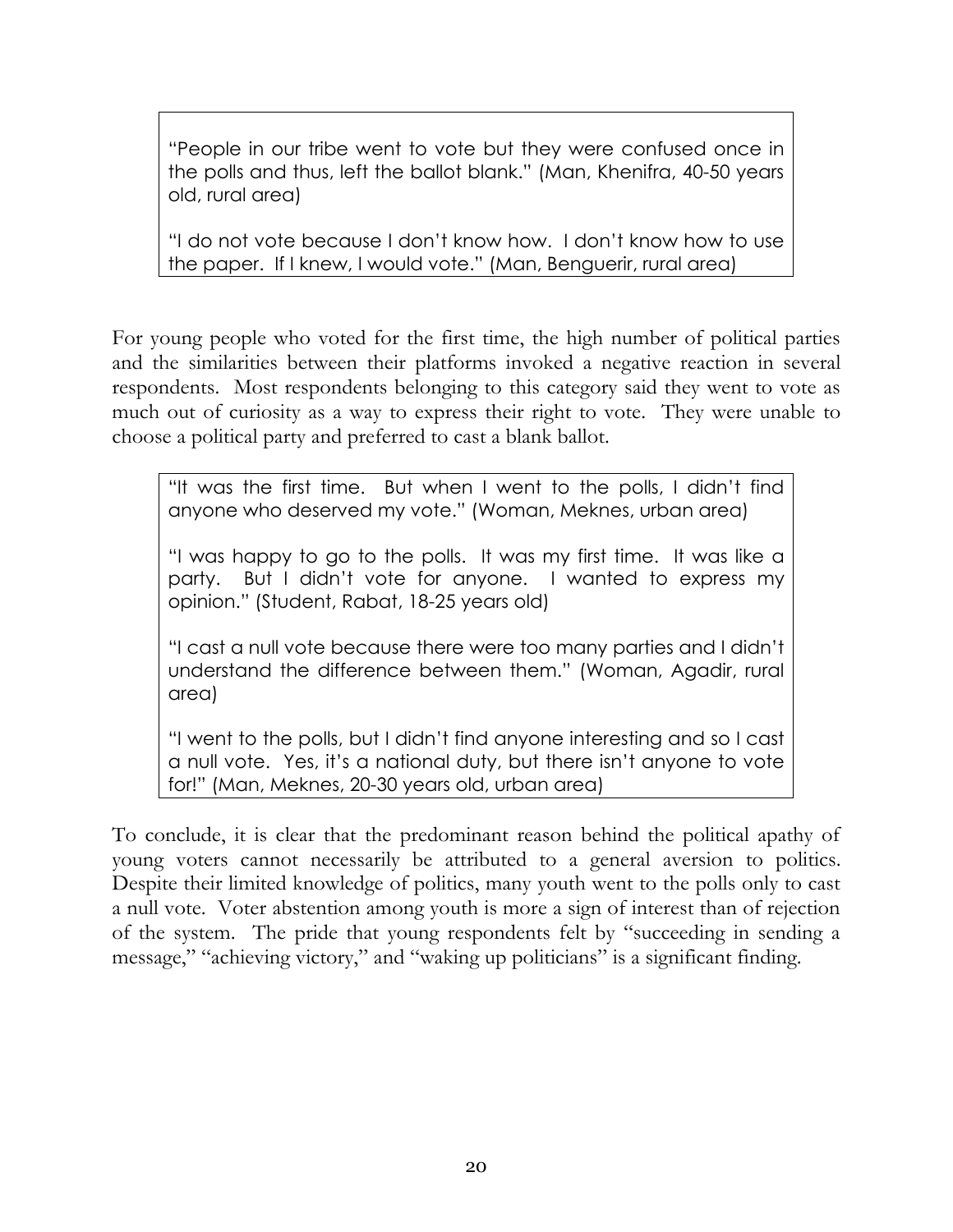<span id="page-20-0"></span>The focus groups demonstrated that several factors influenced voter apathy during the legislative elections of 2007. The most common was the negative perception of the political system in general and of political parties in particular, which emerged in nearly all of the focus groups, across all demographic divisions. Other prevalent causes were the lack of available information on the political process and the portrayal of the Palace and political parties in the media, which all reinforced the widespread perception of socio-political stagnation. But above all, the political parties are not seen by the majority of respondents across all demographic groups as major actors in the development of the country. The capacity to enact change is instinctively attributed to the King and his closest advisors; elections, therefore, which do not impact the most influential actors, garner little public interest.

#### **Negative perception of the political system: the concerns of youth are not reflected in the political process**

According to the large majority of respondents in youth focus groups, actors in the political system are out of touch with peoples' concerns. This perception is particularly widespread among disadvantaged urban youth in Casablanca and Tangier, cities which showed the lowest rates of participation during the elections. The respondents from these groups affirmed their general mistrust of the political systeml. Young people did not see their priorities reflected, did not identify with political leaders and did not detect any impact of political decisions on their lives. This sense of detachment from the political process led a considerable number of disadvantaged youth to call into question their sense of civic duty. Youth justify their disengagement from the political process by pointing to their exclusion from the system and thus from a typical citizen's role and responsibility.

"I do not feel that I am a Moroccan citizen. How do you expect me to feel like a citizen? I believe that a citizen must have rights before you can speak of his duties." (Man, Tangier, urban area)

"Young people want to vote, but they don't have work, they are hopeless and they prefer to risk a dangerous ocean journey than to stay in Morocco." (Woman, Nador, 25-35 years old, rural area)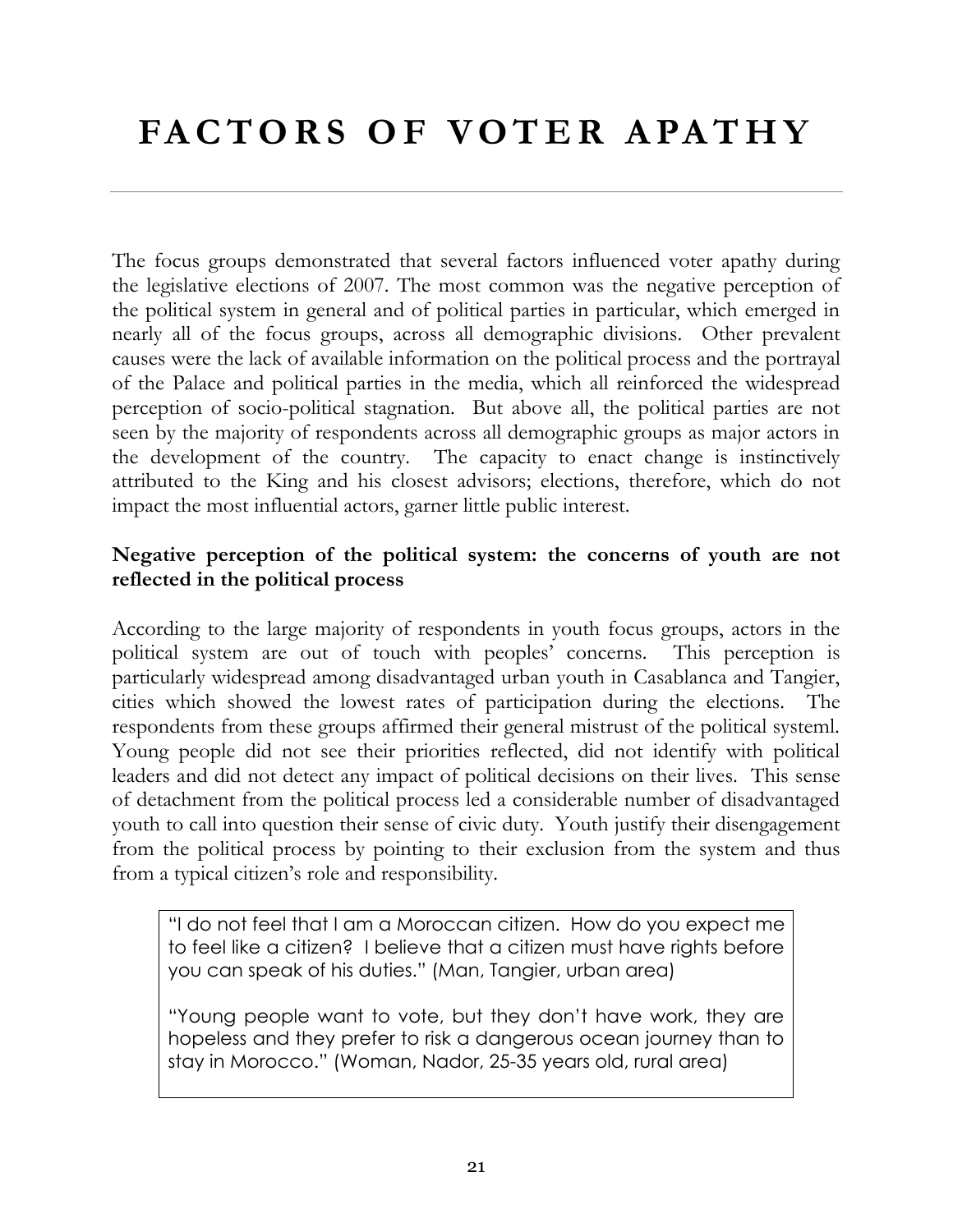"I don't know why they say to people: vote, it's your right! They want to give us this right, but they take away others!" (Man, slums, Casablanca)

#### **Political parties and citizens: a crisis of confidence**

Political parties were unanimously criticized across the twenty focus groups for their inattention to local issues. Respondents described parties as being invisible in their regions except during the elections, out of touch with citizens (unlike civil society) and not concerned with local development. In addition, candidates are seen as corrupt, too numerous, presenting similar platforms and hostile to the participation of young people.

"Politicians do not endure the same conditions as we do. The majority of candidates ignore our problems. They live on another planet." (Woman, Casablanca, 40-50 years old, middle class)

"Why would I remember the political parties? Nobody remembers me. Once they win the elections, they forget us and therefore I forget them." (Man, Tangier, urban area)

"We have a political problem. We have a problem of confidence. Citizens do not believe in politicians anymore, because they give nothing but empty promises." (Woman, Meknes, 20-30 years old, urban area)

"They do not remember the slums except during the elections. Once the elections are over, they forget us." (Woman, slums, Casablanca)

"Political parties can do things. They could get us water and all that is necessary, but they don't do it. Therefore, they aren't useful." (Man, Khenifra, rural area)

"Political parties don't have any role. They make us live in dreams." (Woman, Agadir, 20-30 years old, rural area)

Respondents lament the lack of youth participation in the political parties, above all as candidates in elections and as leaders. In fact, the idea of expanding youth political participation and renewing the political elite resounded in practically all of the twenty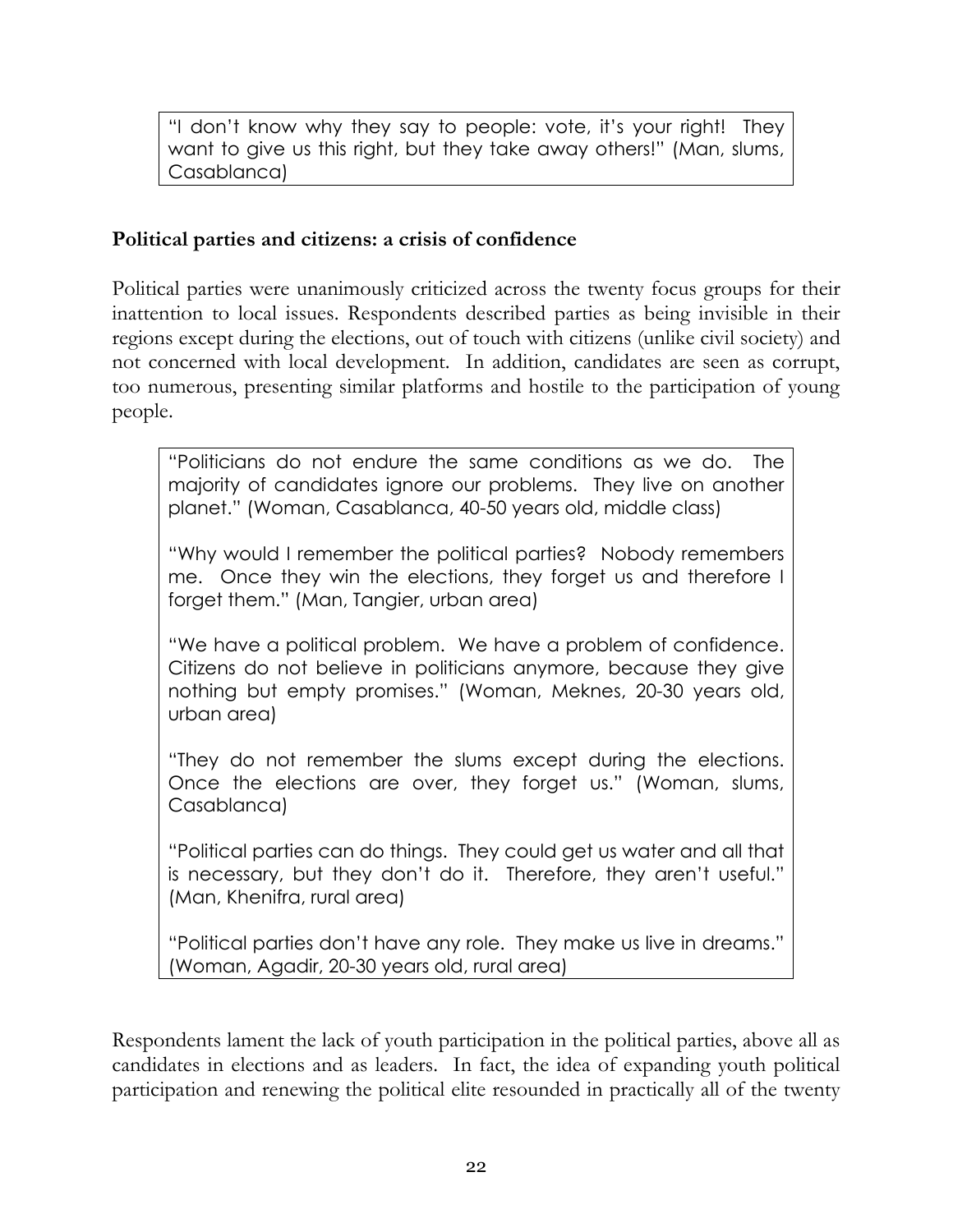focus groups in one way or another. Always "seeing the same faces" during the elections and during the campaign has reinforced, for the majority of the respondents, the impression of a socio-political stagnation and the sentiment that "nothing changes, so why vote?" In other words, the respondents affirmed that they hoped for the emergence of a younger political leadership that is open to youth, in order to permit young people to identify with leaders and become interested in politics.

"Political parties don't try to make young people interested. They don't organize meetings where they could listen to young people's concerns." (Man, Casablanca, 30-40 years old, slums)

"In Belgium, a young Moroccan woman is a member of parliament. I believe that it is necessary to give young people a chance to intervene." (Woman, Casablanca, 40-50 years old, middle class)

"I see these elections as a failure because I do not see young people in these elections. Only older people voted." (Woman, 20- 30 years old, Agadir, rural area)

"If young people took the leadership positions in these parties, I would go to vote during the next election to encourage them." (Student, Rabat)

"The political parties were not capable of producing a young political elite to face the challenges of the country." (Student, Rabat, 18-25 years old)

"It is the young people who must be involved in politics. But the older ones do not want to leave their posts." (Student, Rabat, 18-25 years old)

Above all, political parties are not seen as agents of change in the country. According to certain respondents, particularly the middle class and students, the political system in the country allocates little power to political parties and thus limits their decisionmaking power in areas such as local development. Young people in rural areas, primarily in the rural region around Agadir, compared the performance of political parties to civil society and found that civil society is more engaged in the local development process.

"In the villages, NGOs do fantastic things, which even local authorities cannot do." (Man, Agadir, 20-30 years old, rural area)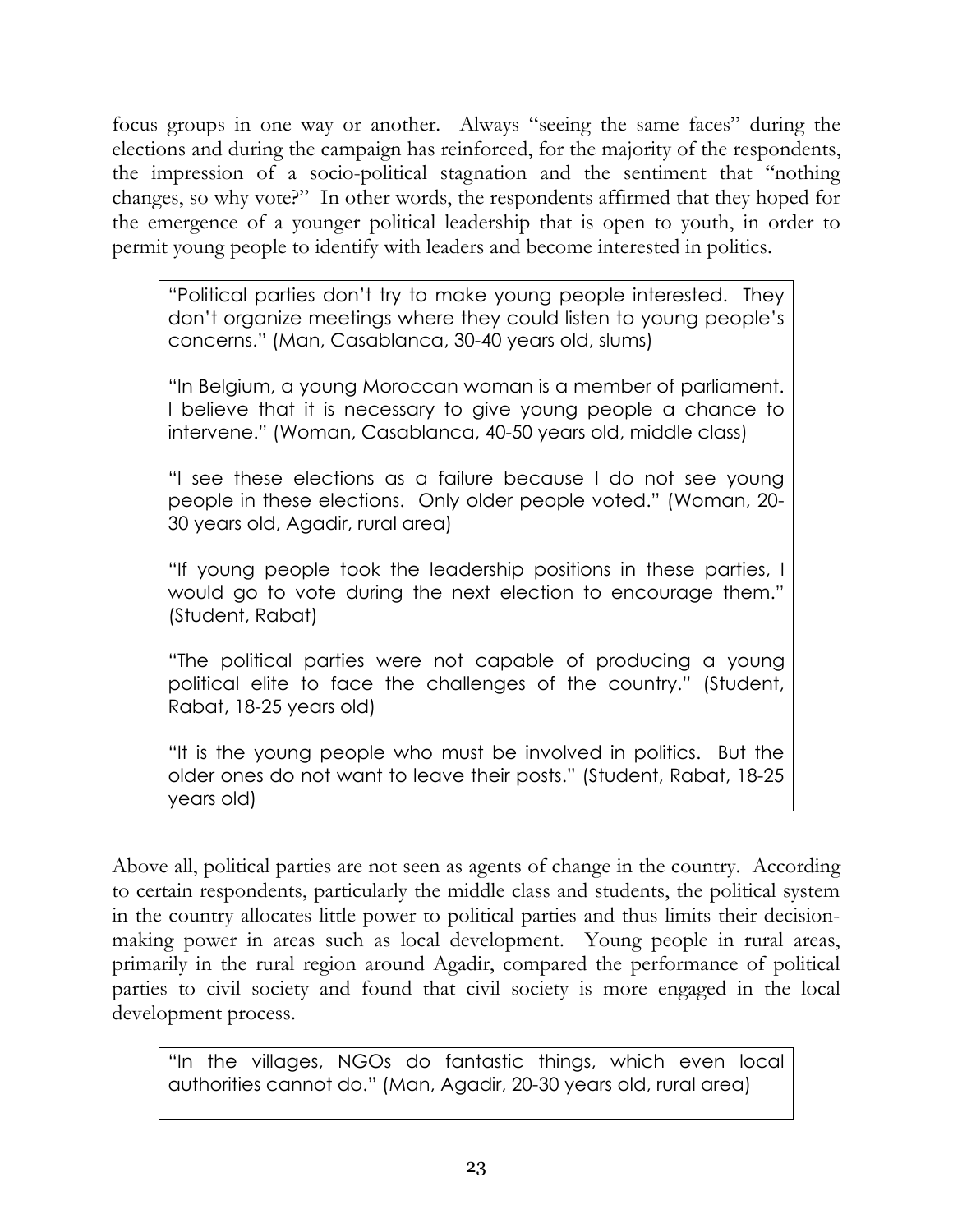"We must make the political parties responsible before evaluating their performance. Political parties do not have any power, therefore, we cannot judge them." (Student, Rabat, 18-25 years old)

"The political parties cannot change anything because they don't have any power." (Man, Agadir, 20-30, rural area)

" You can see the work that the associations do in the villages. They do very good work—work that the political parties don't do." (Woman, Agadir, 20-30 years old, rural area)

In fact, respondents in all of the focus groups agreed that the real decision making power and ability to develop the country is in the hands of the Palace. Many respondents say that if they could, they would vote for the King because it is he who holds the power to improve their living conditions. These same respondents noted that the projects that the King launched during the campaign represented a positive step towards development, in comparison with the electoral campaigns, which symbolized stagnation and hollow discussions. This reasoning is particularly resonant among rural and semi-urban populations. Middle class and student respondents were divided over their perception of the political system. The majority of those in these groups agree that, given the negative performance of the political parties, it is most prudent and most pragmatic to concentrate decision-making power and the capacity to implement projects in the hands of the monarch and the "government of the shadows," a phrase used by respondents to connote counsels, committees and people close to the Palace. For a minority of students and respondents from the middle class, constitutional reforms, which permit parties to play a more important role in political life, are inevitable; otherwise, if the elections never effect the composition of the government itself and not only the parliament, there will never be a democratic transition.

"If I could, I would vote for the King. All the initiatives come from him." (Student, Rabat, 18-25 years old)

"It's the monarchy that controls the political environment. It's the 'shadow government' that controls the country." (Student, Rabat)

"People do not have confidence except in the *Palais Royal* because only it can accomplish positive things." (Student, Rabat, 18-25 years old)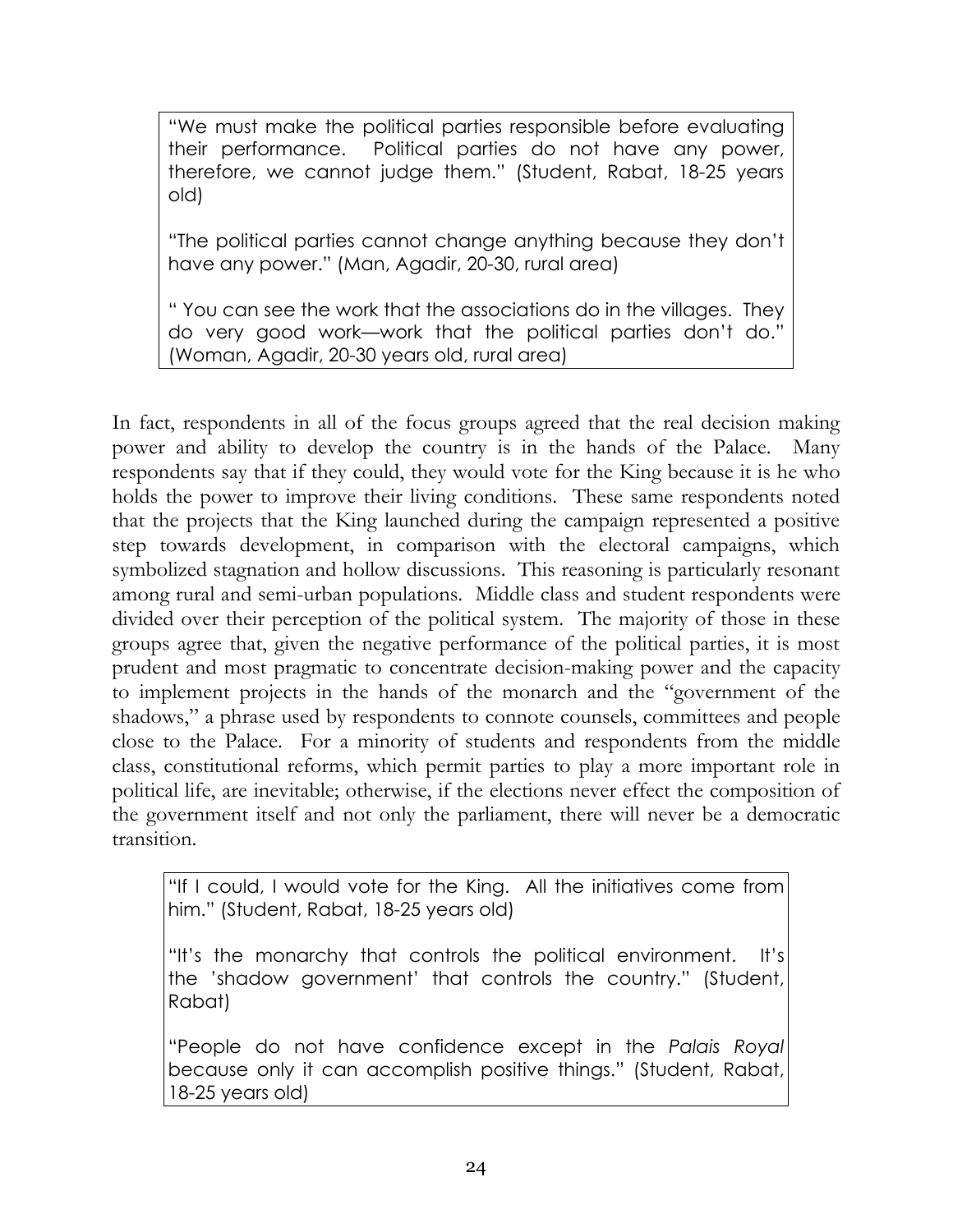"On television, we see that it is the King who launches all the development projects. All these projects come from him." (Student, Rabat, 18-25 years old)

"As long as there are no constitutional reforms, I do not anticipate seeing any change. The Palace will continue to control everything, and as people say, it's the party of the Palace that always wins." (Man, Agadir, 20-30 years old, rural area)

"We notice that change often comes from the supreme power, which is to say, the King." (Woman, Meknes, urban area)

"It's the King that does everything. All good things come from him. The officials have lost their credibility, and it's for this reason that the King does everything himself." (Man, Smara, urban area)

 "The King takes care of everything himself. All that is good comes from the King. I believe that no confidence remains in the political parties, it's for that reason that the King takes care of everything." (Woman, Casablanca, slums)

#### **The media and the political environment: a crisis of communication**

The focus groups revealed significant shortcomings in all groups of awareness and knowledge of the political process. Aside from a minority of students and older participants in the middle class, the large majority of respondents know very little about the role and prerogatives of the parliament and parliamentarians, the importance of elections, the process of establishing a government, etc. Rural and semi-urban groups, as well as youth, possess very limited knowledge of the electoral system and politics. Some do not even associate elections with the composition of government. Others did not know if the elections were municipal or legislative and do not understand the difference between the two. The role of the parliamentarian and the role of local officials are often not understood or confused, mostly among semi-urban and rural female groups. Some say that they refused to vote in order to penalize their local official for failing to render a service or a document. This lack of information exacerbates citizens' disengagement from a political system which seems both mysterious and out of touch with their concerns. For the respondents, this dearth of available information and awareness results from an absence of civic education programs in the school curriculum.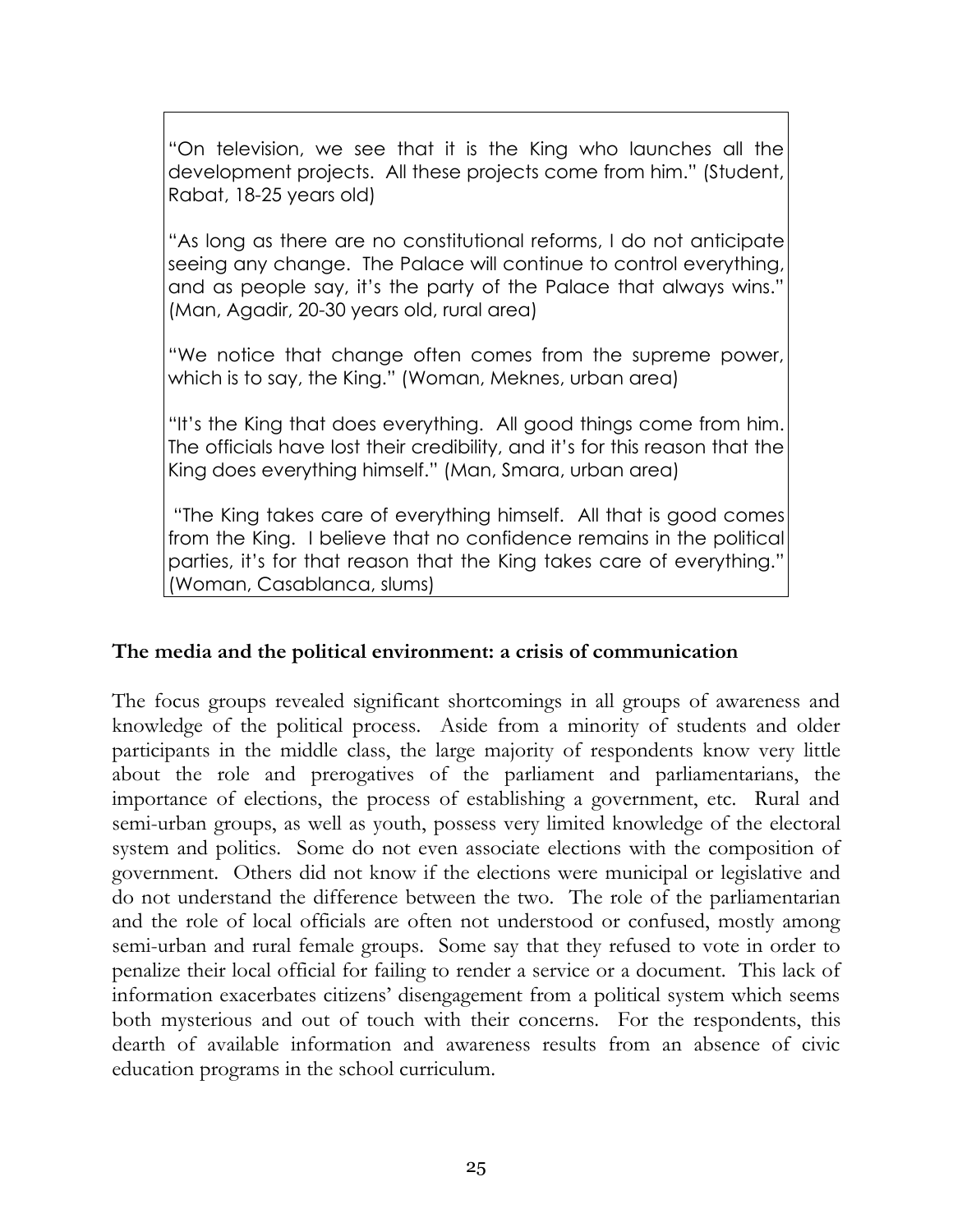"The role of the members of parliament isn't sufficiently clear to me." (Man, Casablanca, 30-40 years old, slums)

"You can be sure that the majority of people know little about the elections." (Man, Casablanca, 30-40 years old, slums)

"We need to understand more about politics, so that the elections have significance for us." (Student, Rabat, 18-25 years old)

"Media should play an important role in informing people about politics and about elections." (Student, Rabat, 18-25 years old)

"We do not learn about elections at school." (Student, Rabat, 18-25 years old)

"We do not have much knowledge on the elections. And there is not an association that works to inform us about this subject." (Man, Agadir, 20-30 years old, rural area)

"But I didn't know until after the elections that the government would change! I didn't know that the elections had anything to do with the prime minister or the government!" (Student, Rabat)

"Civil society had awareness campaigns for people who didn't need it. To the rich and the people who live in the city! They didn't target the masses. " (Student, Rabat)

"Civil society wasn't engaged in the process in a constructive manner. They did it without substance." (Student, Rabat, 18-25 years old)

"Daba 2007 monopolized the voter awareness efforts. There weren't any alternatives." (Student, Rabat, 18-25 years old)

"The awareness campaign was periodic. There weren't any public debates after 2002 and it was only a little before September 2007 that we heard anything about the elections." (Student, Rabat, 18-25 years old)

In the absence of school programs or civil awareness programs, the principle sources of information on politics remains with local and international media and from community members, according to the respondents. Urban respondents, youth and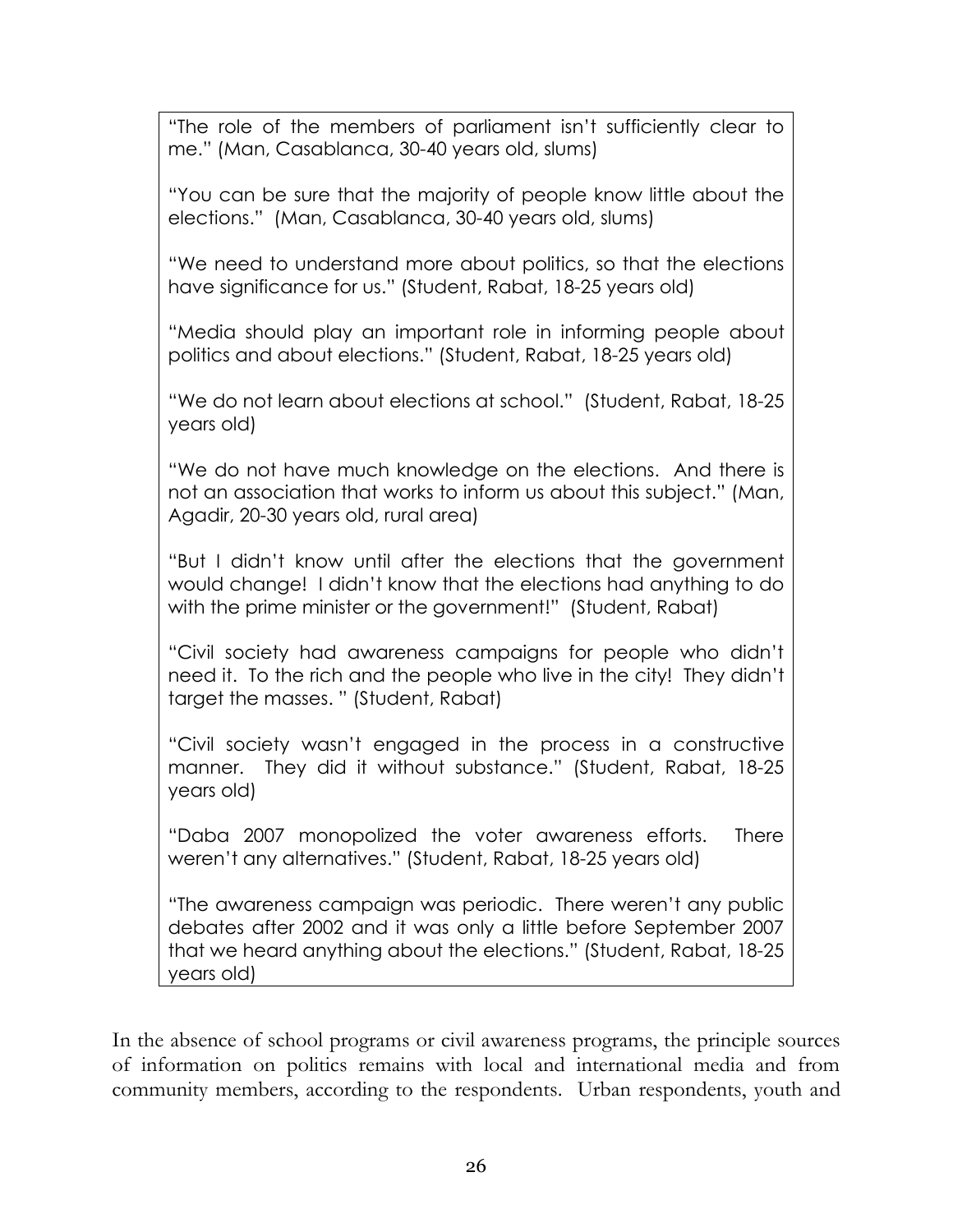the elderly tend to rely on international satellite channels, notably Al-Jazeera. The respondents from Amazigh-speaking regions, notably in the rural regions of Khenifra or Nador, listen to the radio, especially broadcasts in Amazigh, for information. Except for students and the middle class, respondents did not consider the press as a credible source of information. People from rural or semi-urban areas, who are often semi-literate and less wealthy, absorb information from within their communities, such as through rumors and family discussions. Local television, notably 2M and RTM, take second place in popularity after Al-Jazeera. Urban respondents and some rural respondents are constantly exposed to Al-Jazeera, which frequently covered the legislative elections. These people are also exposed to coverage from Al-Arabiya and other European satellite channels. The elections were often mentioned by groups of young people and students, who compared the electoral campaigns and the performance of French parties with those in Morocco.

"Television works against the parties. First of all, we do not see them. Also, on television, the parties argue with each other and the traditional parties are always the most visible." (Man, Agadir, 20-30 years old, rural area)

"Al-Jazeera doesn't lie; it covers everything about the elections." (Woman, Nador, 25-35 years old, rural area)

"Only international media is credible." (Student, Rabat, 18-25 years old)

"The radio is the most important tool for us. It gives us information in Tashelhit and it's through this that we receive information in our community." (Woman, Agadir, 20-30 years old, rural area)

"We know what happens elsewhere. We are a poor country and we have 30 parties, whereas France is a wealthy country and only has 15." (Man, Agadir, 20-30 years old, rural area)

To conclude, the factors that contributed to voter apathy in the 2007 legislative elections are much more complex than a lack of confidence in political parties or a negative reaction to price hikes. Above all else, an awareness of the limits of the power of the political parties in relation to the monarchy and a general lack of interest in political parties after years of negative performance are major sources of discontent. The population refuses to vote for someone who will be unable to accomplish much. This perception is reinforced by the media in the country, which disseminates an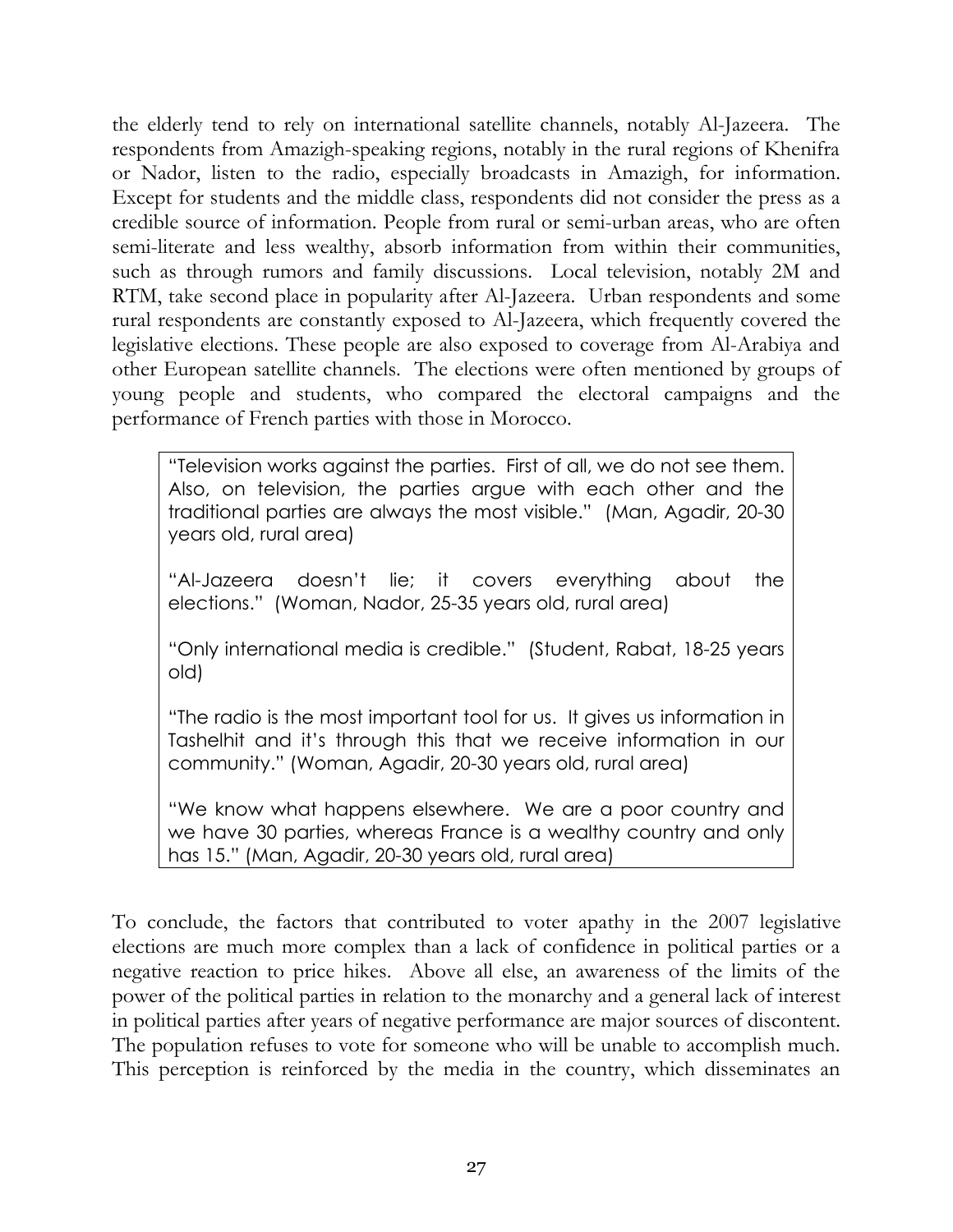image of a dynamic and active sovereign launching innovative development projects, in comparison to stagnant political parties, whose activities do not elicit much interest.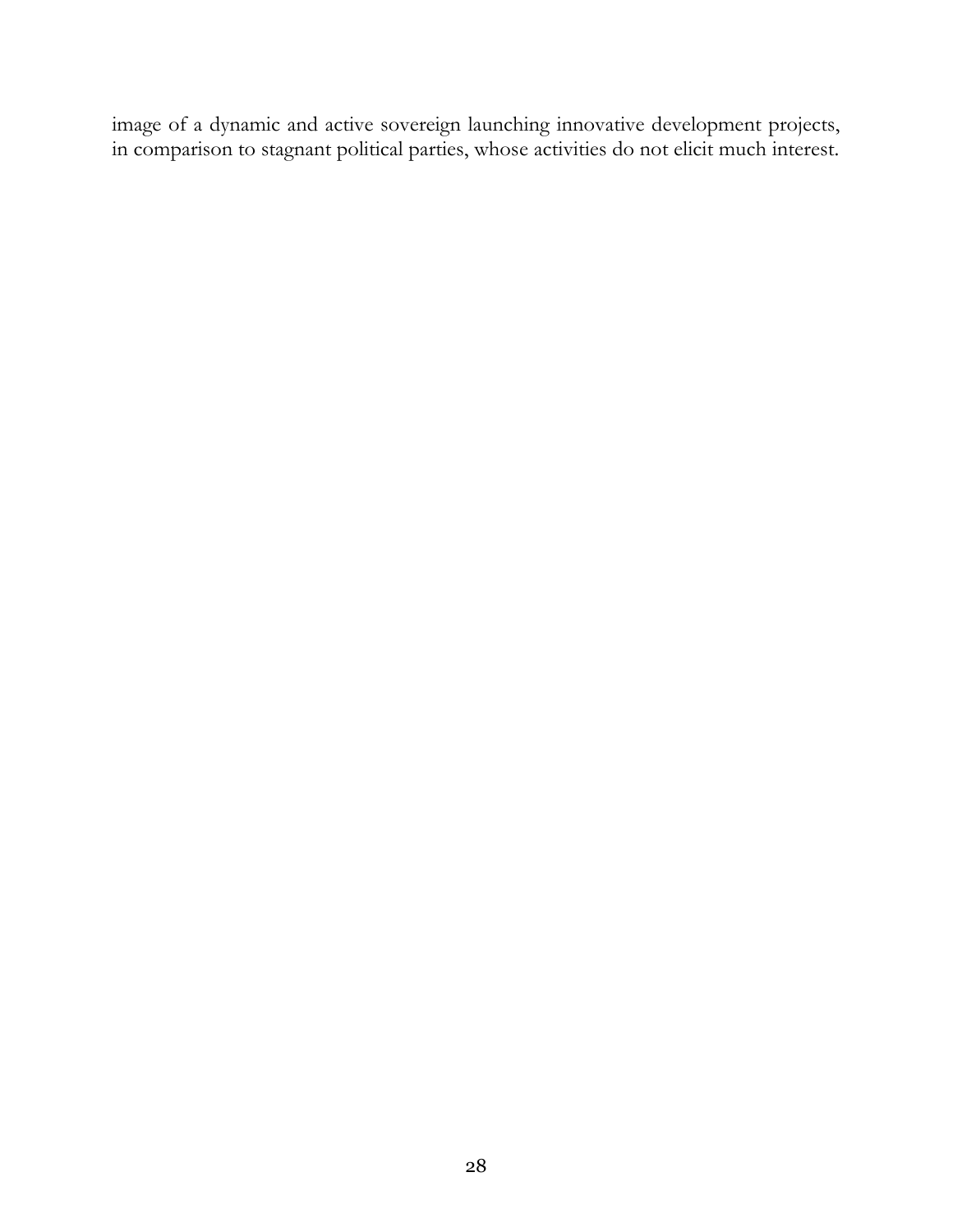Qualitative research on the cause of voter apathy in the elections revealed that those who did not vote condition their return to the polls on significant positive changes in the socio-political environment. Respondents yearned for the presence of more young people in political parties and local development projects that translated into a concrete improvement in the living conditions of the most vulnerable citizens. The expectations of the voters can be summarized in the following points:

- ! **Development projects that have an impact on peoples' lives:** It is necessary that people "feel" the impact of development projects in their lives, according to rural and semi-urban respondents. This would allow people to regain confidence in political actors and would reinforce the core civic values among youth.
- ! **Rejuvenation of the political elites:** discussions with the focus groups, without exception, underlined the importance of a rejuvenation of the political elite. Respondents agreed that they would be willing to return to the polls if more young people were active in political parties. This change would signal a rupture with the socio-political stagnation of the past and would guarantee a young and dynamic elite who would be ready to combat development challenges but would also enact policies which resonate positively with the youth population.
- ! **Engagement of political parties in local development**: political parties were criticized for their lack of collaboration with constituents in comparison to civil society, which is active at the local level. Rural respondents in particular hoped that political parties would engage them in a more significant manner at the local level and that they would permanently renew communication with their constituents, and not only during elections.
- ! **Simplification of ballots:** new voters and voters from rural areas complained of the complexity of the ballots and hoped that simpler ballots would be available in the future, in particular for the illiterate.
- ! **Continuous awareness campaigns on elections and politics:** young people and semi-urban respondents demanded more information on politics in order to be able to make informed decisions when voting in the future.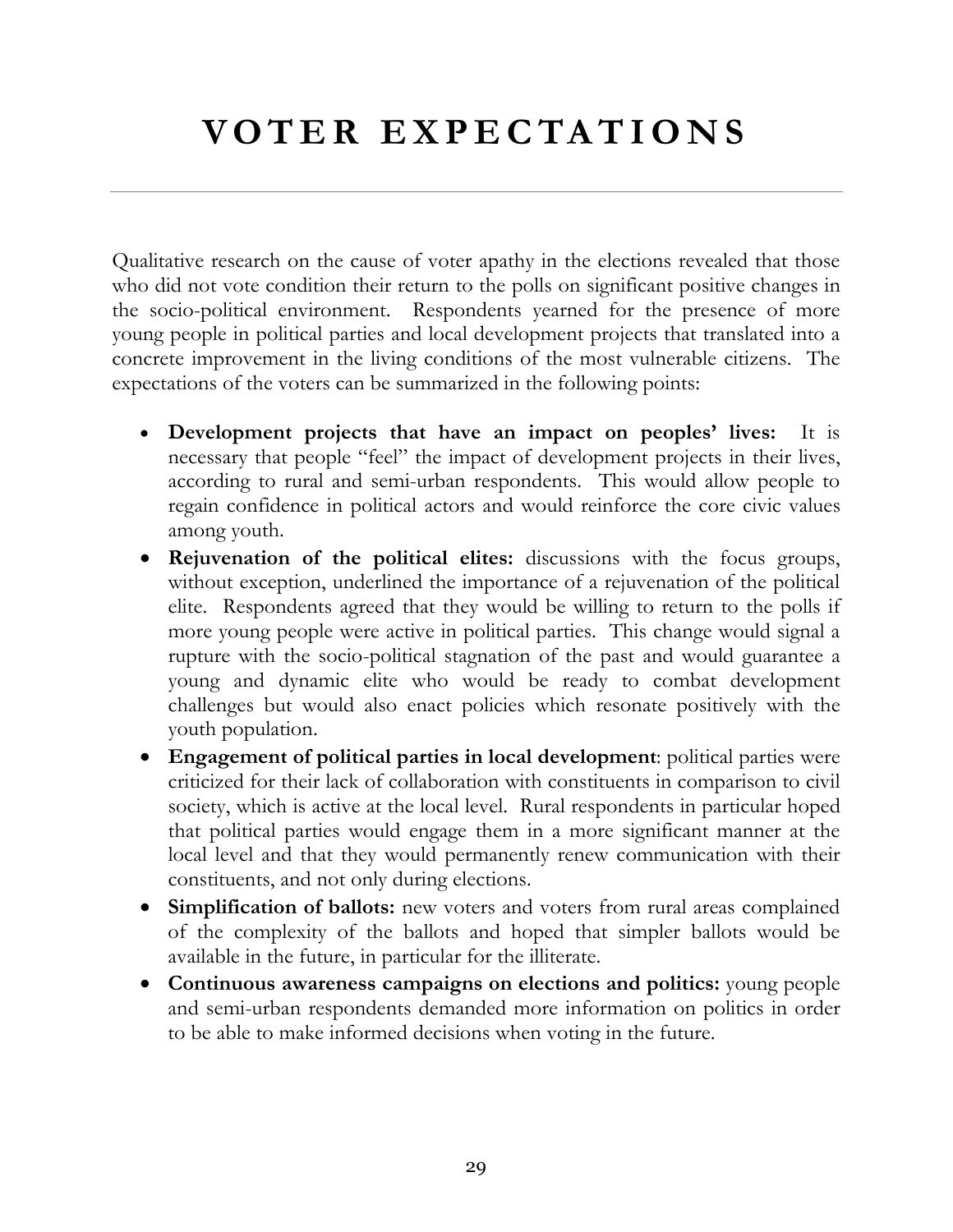! **Constitutional reforms to permit political parties to play a greater role in the political environment:** the middle class and students regard political reforms as necessary for the democratization of the country.

"I want to participate in the elections because it's a national duty, but I wish they brought us something in return…they should make sure that if we vote, there is change." (Woman, Agadir, rural area)

"Young people can change things. If they let young people participate, I would go, right this minute, to vote." (Woman, Casablanca, slums)

"Yes, I would go vote if young people would take power. " (Man, Smara)

"We hope that things will change and we wait for change. It has been only two months since the elections. We want new ideas in Morocco. We want them to integrate young people into the process." (Man, Agadir, 20-30 years old, rural area)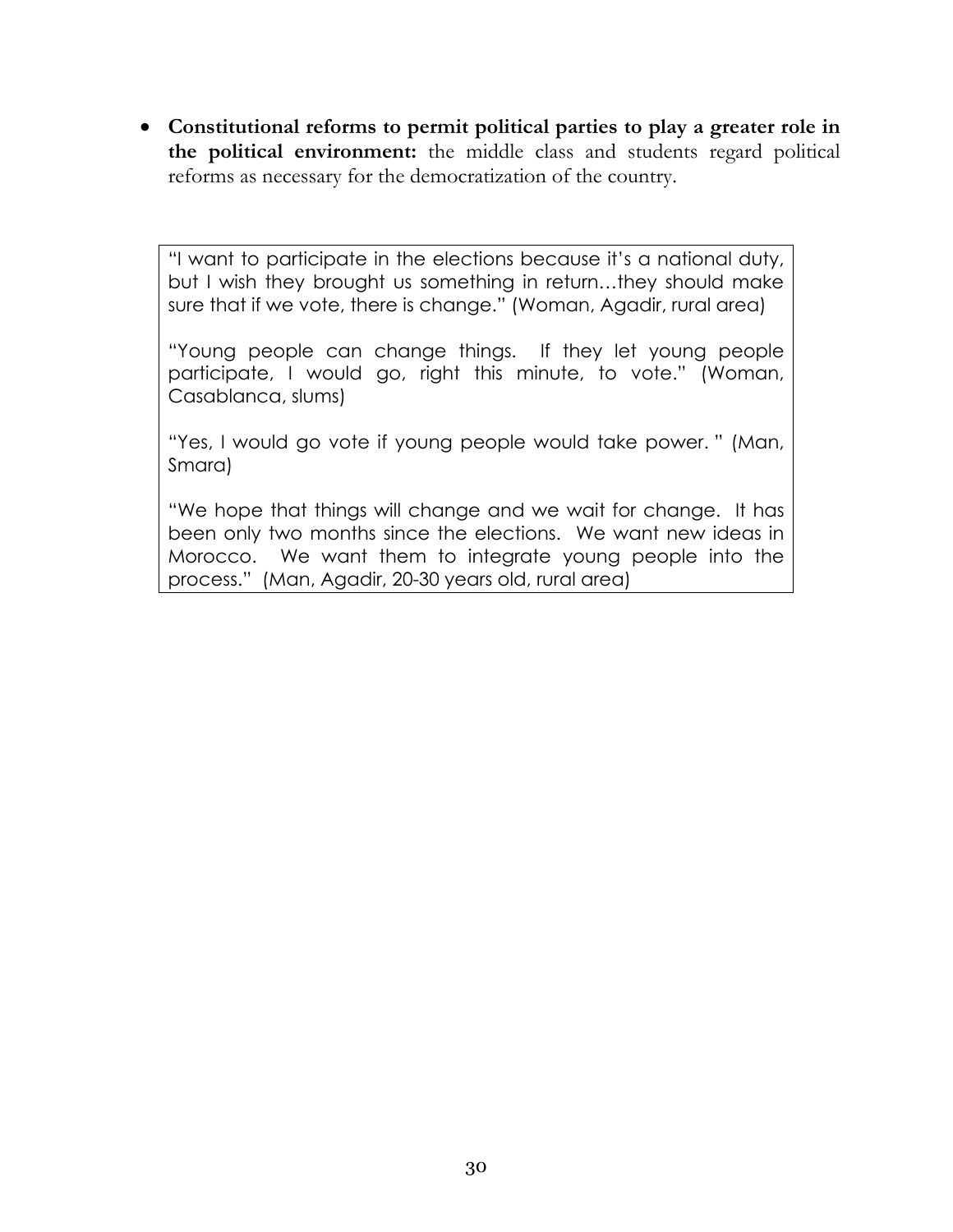### **M E T H O D O L O G Y**

#### <span id="page-30-0"></span>**Focus Groups**

**Focus groups** were held in the form of semi-structured group interviews. Respondents reacted to open questions posed by a professional moderator. This form of flexible research explores subjects that interest the moderator, while at the same time permitting respondents to bring up other subjects and concerns that may have escaped the researcher.

The focus groups indicate not only what people think, but also **why** they feel certain ways about issues, **how** they formulate their opinions and the degree of intensity of their points of view. These discussions permit the researchers to better discern the nuanced characteristics of respondents' answers, such as hesitation, enthusiasm, anger or uncertainty. By giving the moderator the ability to listen to respondents directly, the focus groups are a precious tool in understanding the "why" that explains the statistics. The focus groups also serve to highlight the similarities and differences between points of view held by different categories of people (young and old, men and women, etc.)

The respondents in each of the focus groups were selected by a targeted and meticulous recruitment process, based on demographic criteria or common experiences, and aimed to establish a comfortable environment to permit respondents to express their opinions easily. These homogenous groups consisted of 6 to 10 individuals—large enough to stimulate discussion, but small enough that each participant had the ability to participate. The group format created an environment for ideas to surface that wouldn't emerge in surveys or in questionnaires.

While the viability of quantitative surveys relies on the representativeness of the sample, the results from the focus groups are different because they reflect the opinions of individuals who are part of particular social groups. In other words, the research aims to understand and not to measure the target's opinions. The respondents are selected by the researchers in the same process as a quantitative study in order to guarantee impartiality in the criteria of a specific group (age, level of education, etc.) Because the number of people who participated in a focus group project is more limited than the number targeted in a survey, the results from the focus groups cannot be proportionally extrapolated to explain the views of the entire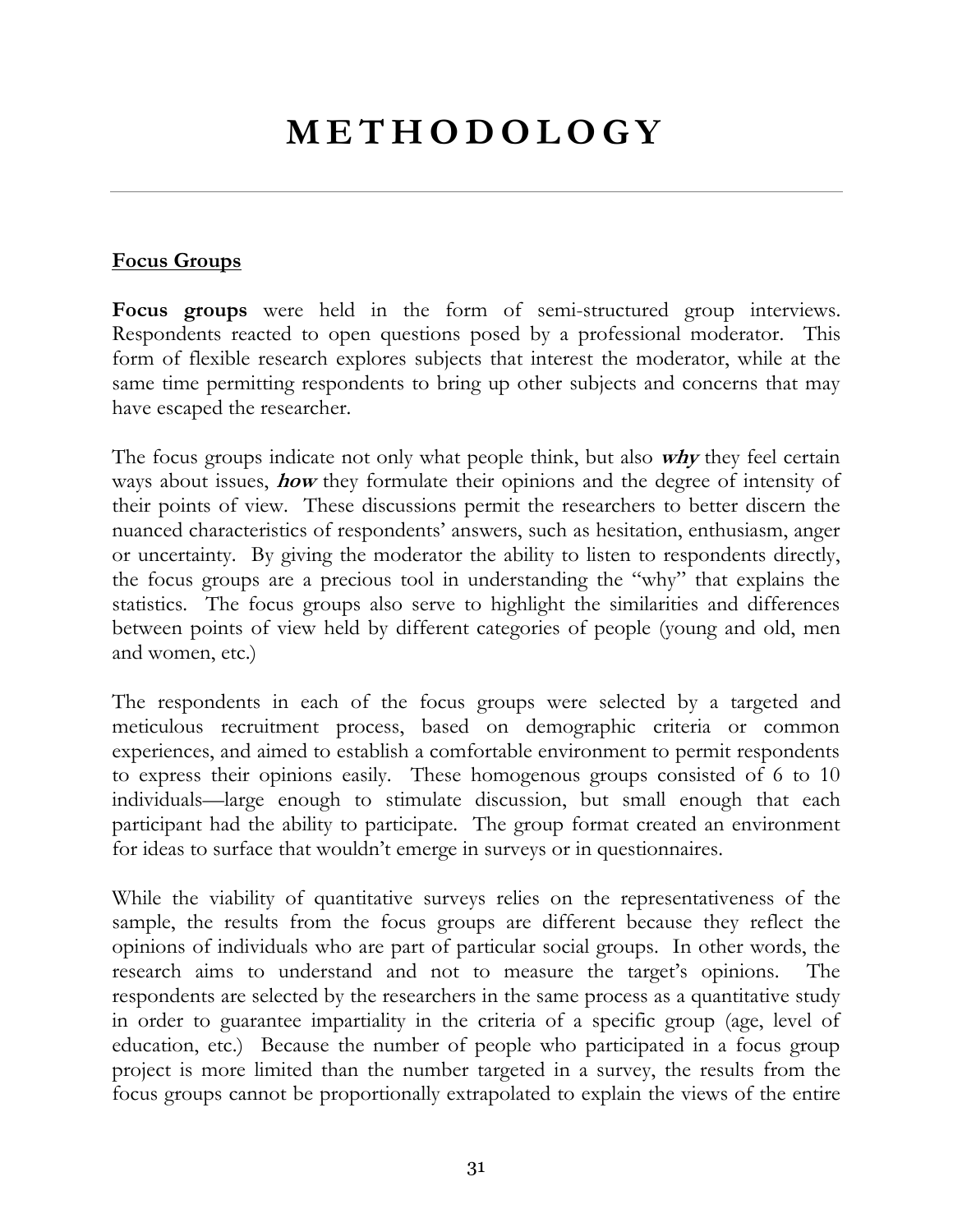population. Nonetheless, the results are particularly useful because they offer more on the details and the nuances of opinions for particular groups than a survey.

#### **Research specificities**

The study included a serious of twenty focus groups with two focus groups for each targeted group: a group of men and a group of women. The focus groups were held in 9 provinces: Rabat, Casablanca, Meknes, Khenifra, Benguerir, Nador, Tangier, Agadir and Smara. The following table summarizes the specifications of each focus group:

| <b>Province</b> | <b>Zone</b> | Gender | Age       | Socio-professional category |
|-----------------|-------------|--------|-----------|-----------------------------|
| Rabat           | Urban       | Women  | $18 - 25$ | Students                    |
|                 | Urban       | Men    | $18 - 25$ | <b>Students</b>             |
| Casablanca      | Slums       | Women  | $30 - 40$ | Shantytown                  |
|                 | Slums       | Men    | $30 - 40$ | Shantytown                  |
|                 | Urban       | Women  | $40 - 50$ | Middle class                |
|                 | Urban       | Men    | $40 - 50$ | Middle class                |
| Meknès          | Urban       | Women  | $20 - 30$ | Urban youth                 |
|                 | Urban       | Men    | $20 - 30$ | Urban youth                 |
| Khénifra        | Rural       | Women  | $40 - 50$ | General target              |
|                 | Rural       | Men    | $40 - 50$ | General target              |
| Benguerir       | Rural       | Women  | $35 - 45$ | General target              |
|                 | Rural       | Men    | $35 - 45$ | General target              |
| Nador           | Rural       | Women  | $25 - 35$ | General target              |
|                 | Rural       | Men    | $25 - 35$ | General targe               |
| Tanger          | Urban       | Women  | $35 - 45$ | Lower class                 |
|                 | Urban       | Men    | $35 - 45$ | Lower class                 |
| Agadir          | Rural       | Women  | $20 - 30$ | General target              |
|                 | Rural       | Men    | $20 - 30$ | General target              |
| Smara           | Urban       | Women  | $35 - 45$ | General target              |
|                 | Urban       | Men    | $35 - 45$ | General target              |

The targeting of zones and provinces is based on information provided by the Minister of Interior following the legislative elections on the official internet site [www.elections.gov.ma](http://www.elections.gov.ma/). This information concerns the rate of participation in different provinces in Morocco and the proportion of null ballots cast.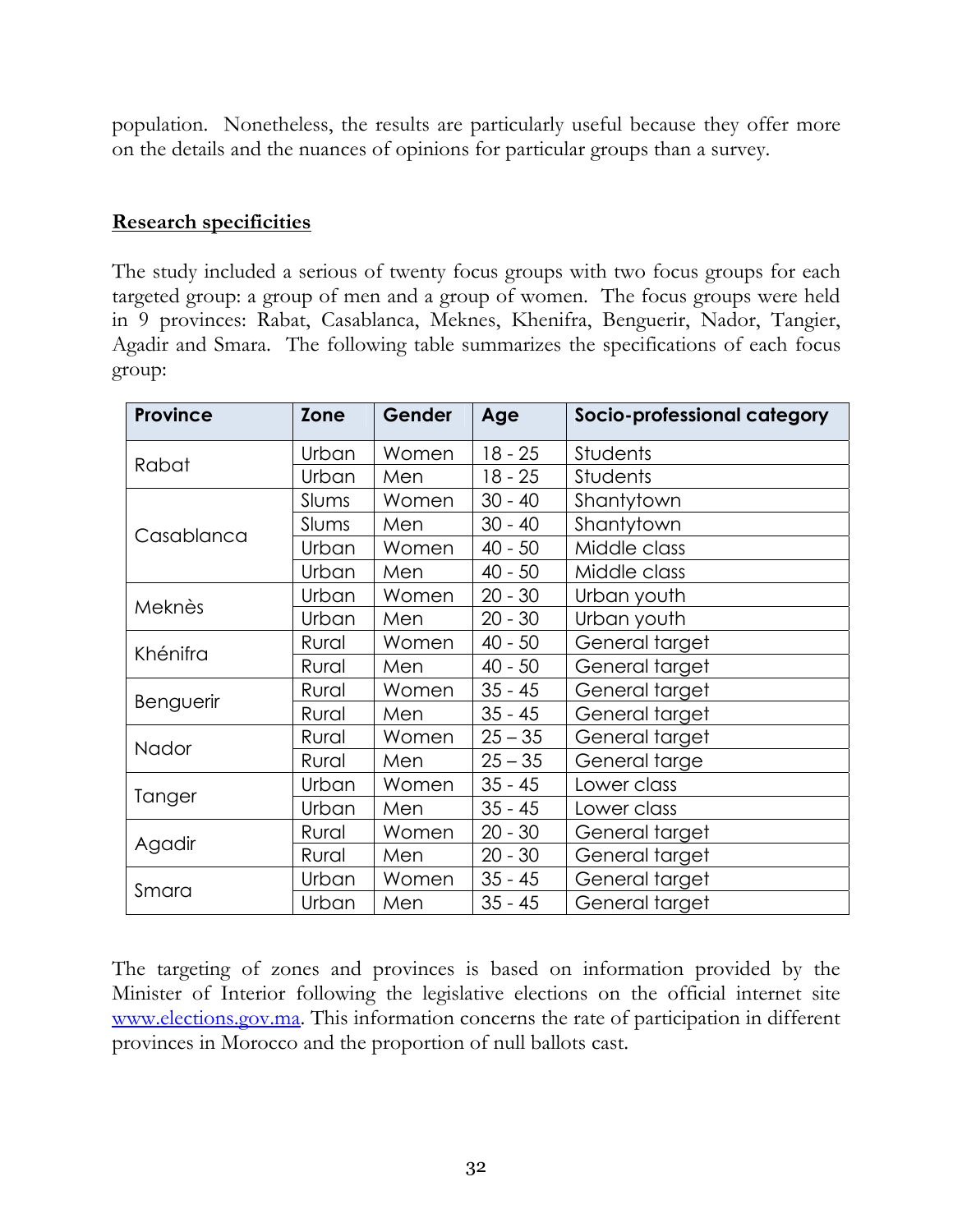The respondents in the focus groups were stratified by geographic zone, gender, age, and socio-professional class, ethnic group and voting status.

- ! **Geographic zone** :the selection of targeted zones included geographic and demographic considerations : ten focus groups were held in rural areas and ten focus groups in urban areas ; being therefore representative of the major regions in the country.
- ! **Gender** : The separation of men and women in the focus groups was due to cultural considerations in order to assure the spontaneity of the responses and the comfort of the respondents.
- ! **Age** : Given that the average age of the population of Morocco, eight focus groups were composed of respondents under 34 years old, six focus groups were composed of respondents between 30 and 44 years old, and four groups were composed of respondents older than 45 years old.
- ! **Socio-professional class** : eight focus groups were composed of underprivileged respondents, given the weakest rate of participation and null ballots in the poorest regions .
- ! **Ethnic groups** : the study included respondents from the different Amazigh ethnic groups (Tamazight, Tashelhit and Tarifit) .
- ! **Voting status** : each focus group contained 50 percent non-voting respondents and 50 percent respondents who cast null ballots.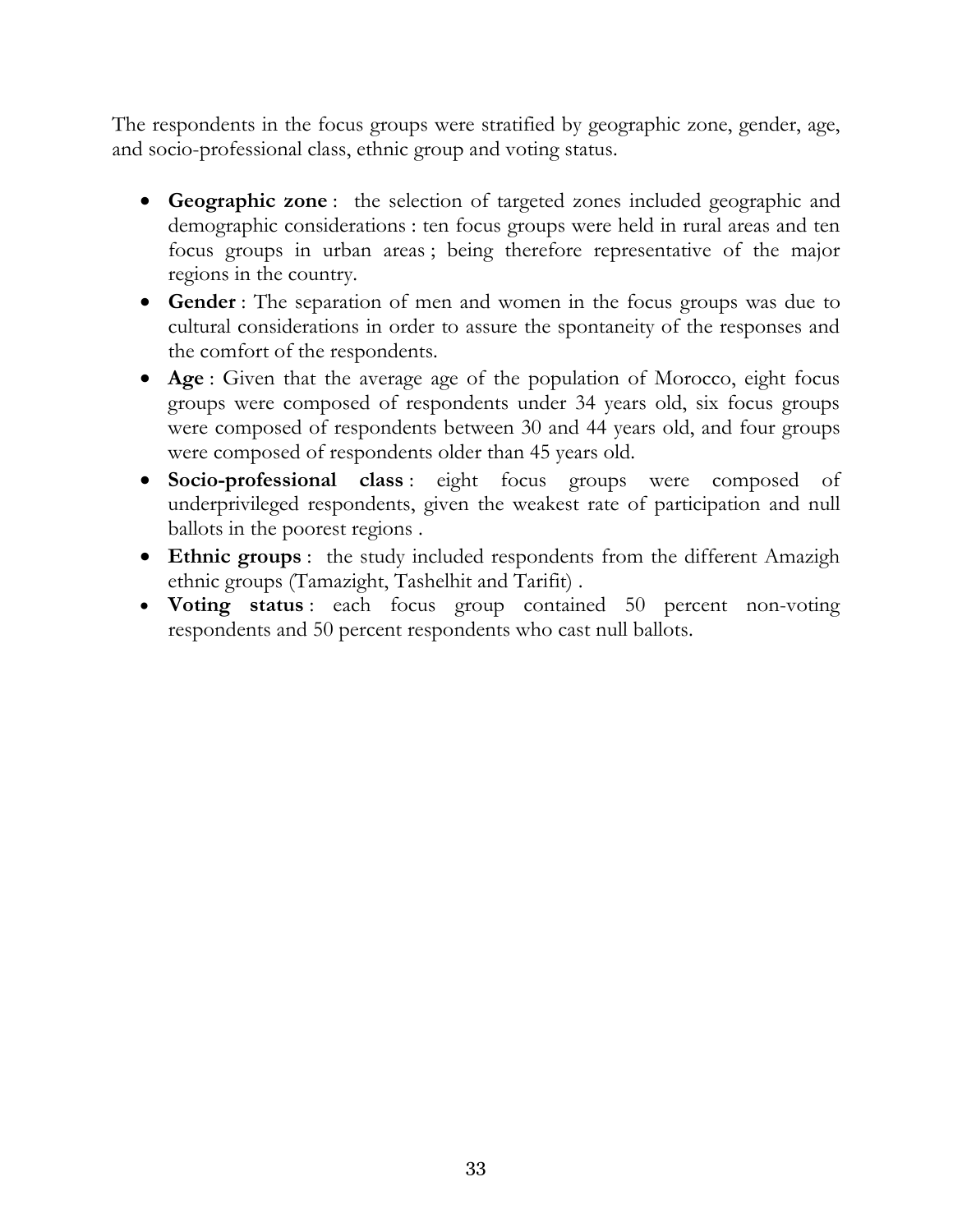<span id="page-33-0"></span>The National Democratic Institute for International Affairs (NDI) is a nonprofit organization working to strengthen and expand democracy worldwide. Calling on a global network of volunteer experts, NDI provides practical assistance to civic and political leaders advancing democratic values, practices and institutions. NDI works with democrats in every region of the world to build political and civic organizations, safeguard elections, and promote citizen participation, openness and accountability in government.

Democracy depends on legislatures that represent citizens and oversee the executive, independent judiciaries that safeguard the rule of law, political parties that are open and accountable, and elections in which voters freely choose their representatives in government. Acting as a catalyst for democratic development, NDI bolsters the institutions and processes that allow democracy to flourish.

**Build Political and Civic Organizations**: NDI helps build the stable, broad-based and well-organized institutions that form the foundation of a strong civic culture. Democracy depends on these mediating institutions—the voice of an informed citizenry, which link citizens to their government and to one another by providing avenues for participation in public policy.

**Safeguard Elections**: NDI promotes open and democratic elections. Political parties and governments have asked NDI to study electoral codes and to recommend improvements. The Institute also provides technical assistance for political parties and civic groups to conduct voter education campaigns and to organize election monitoring programs. NDI is a world leader in election monitoring, having organized international delegations to monitor elections in dozens of countries, helping to ensure that polling results reflect the will of the people.

**Promote Openness and Accountability**. NDI responds to requests from leaders of government, parliament, political parties and civic groups seeking advice on matters from legislative procedures to constituent service to the balance of civil-military relations in a democracy. NDI works to build legislatures and local governments that are professional, accountable, open and responsive to their citizens.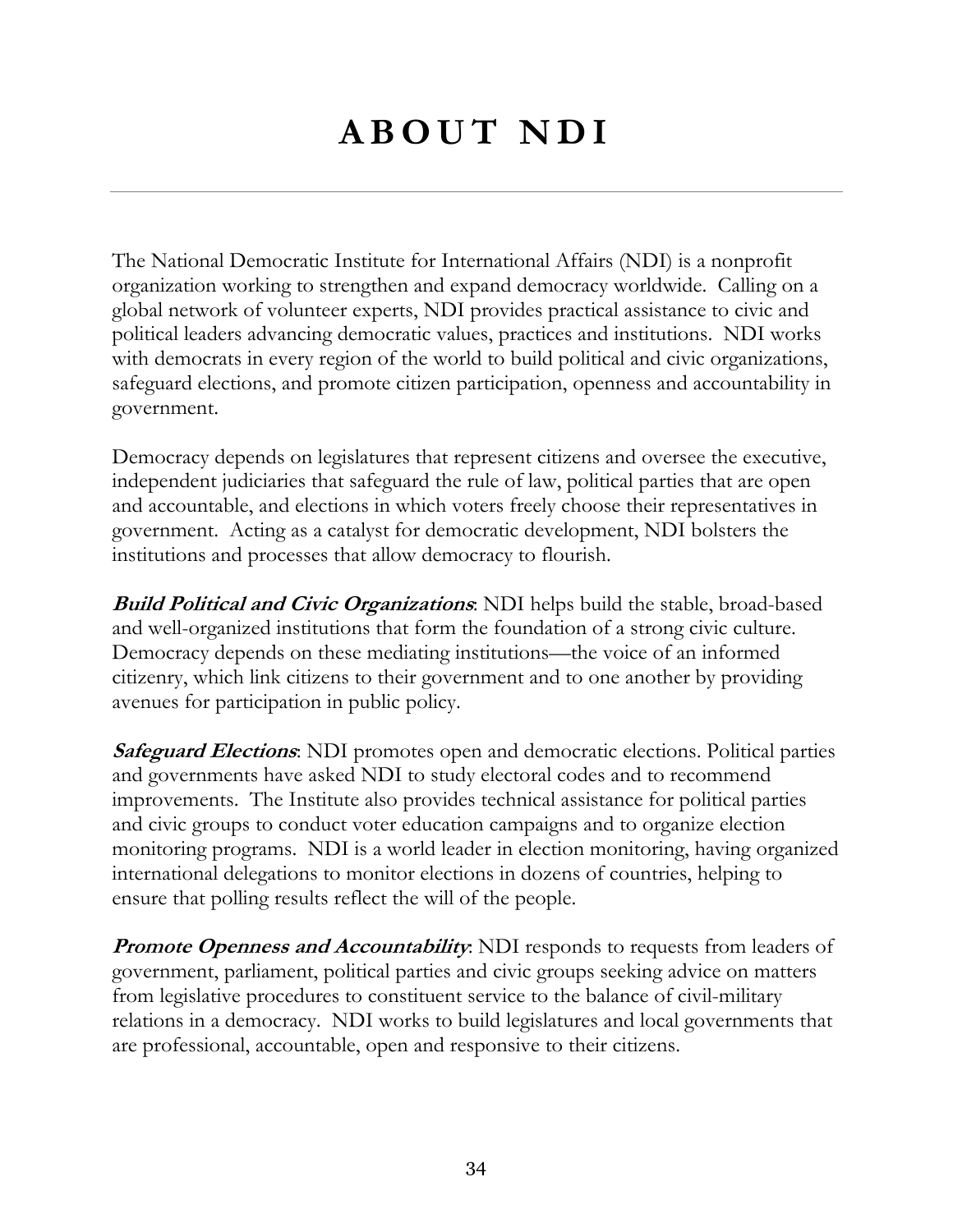International cooperation is key to promoting democracy effectively and efficiently. It also conveys a deeper message to new and emerging democracies that while autocracies are inherently isolated and fearful of the outside world, democracies can count on international allies and an active support system. Headquartered in Washington D.C., with field offices in every region of the world, NDI complements the skills of its staff by enlisting volunteer experts from around the world, many of whom are veterans of democratic struggles in their own countries and share valuable perspectives on democratic development.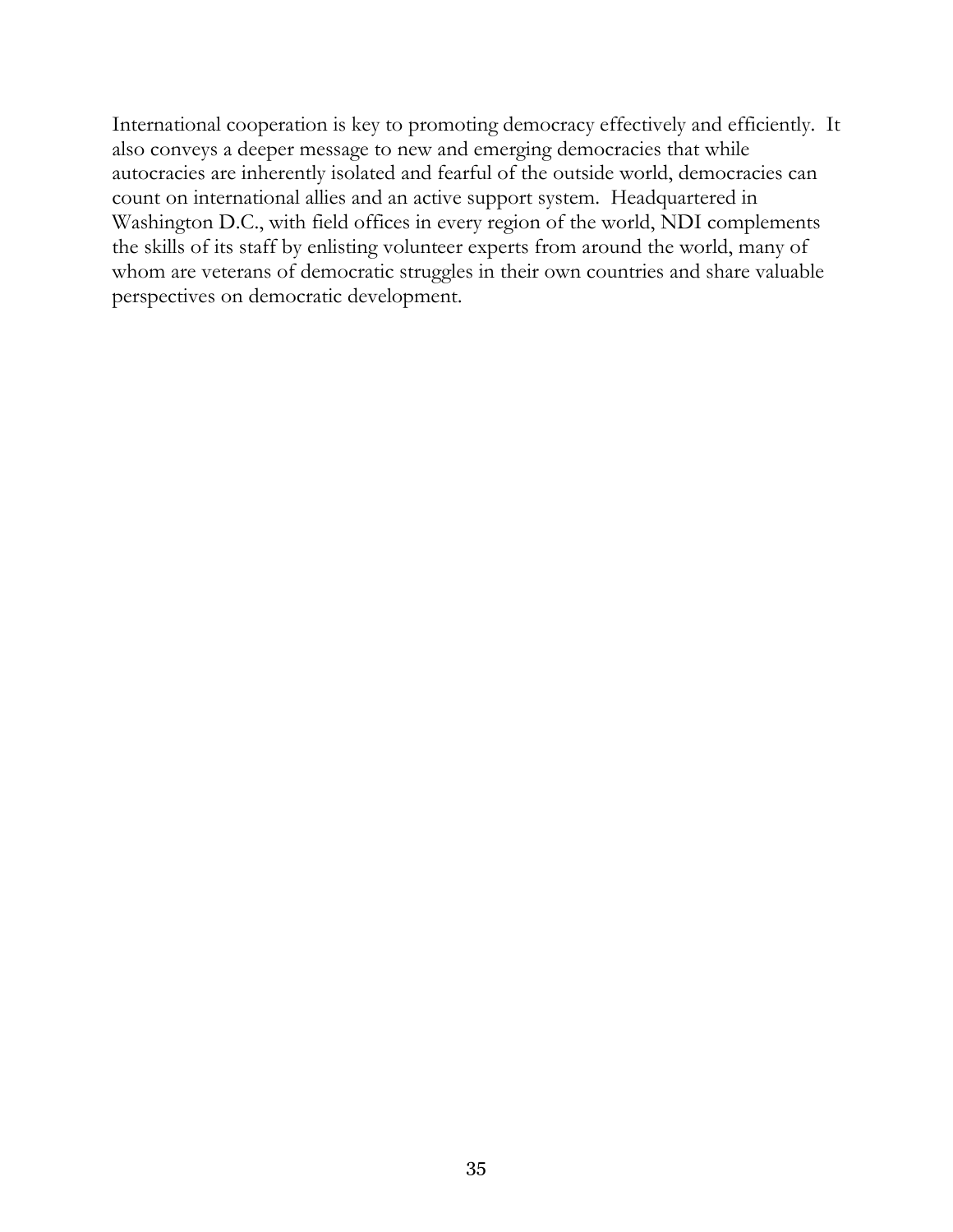<span id="page-35-0"></span>The People's Mirror is one of the premier centers for opinion research on social and political subjects in the Middle East and North African region. Based in Rabat, Morocco, the People's Mirror aims to establish a better relationship between decisionmakers and citizens.

In using qualitative research methods, the People's Mirror reflects the perceptions and priorities of the citizens in a variety of important projects and with diverse clients. The People's Mirror meets these objectives by providing assistance to clients on the evaluation of concepts, political platforms, political messages, organization of campaigns, evaluation of needs, analysis of websites and elaboration on plans to supplement quantitative research. The People's Mirror works in close collaboration with its clients to translate the results of its research into concrete actions, so as to guarantee the success of projects where costs are justified by the utility of the research findings.

The People's Mirror possesses the capacity and the expertise that allows it to conduct qualitative research in its well-equipped center in Rabat, as well as through the use of portable equipment across urban and rural regions in Morocco and the broader Middle East, North Africa and Sub-Saharan Africa regions. The center offers services in several languages, including Arabic, Amazigh, French and English.